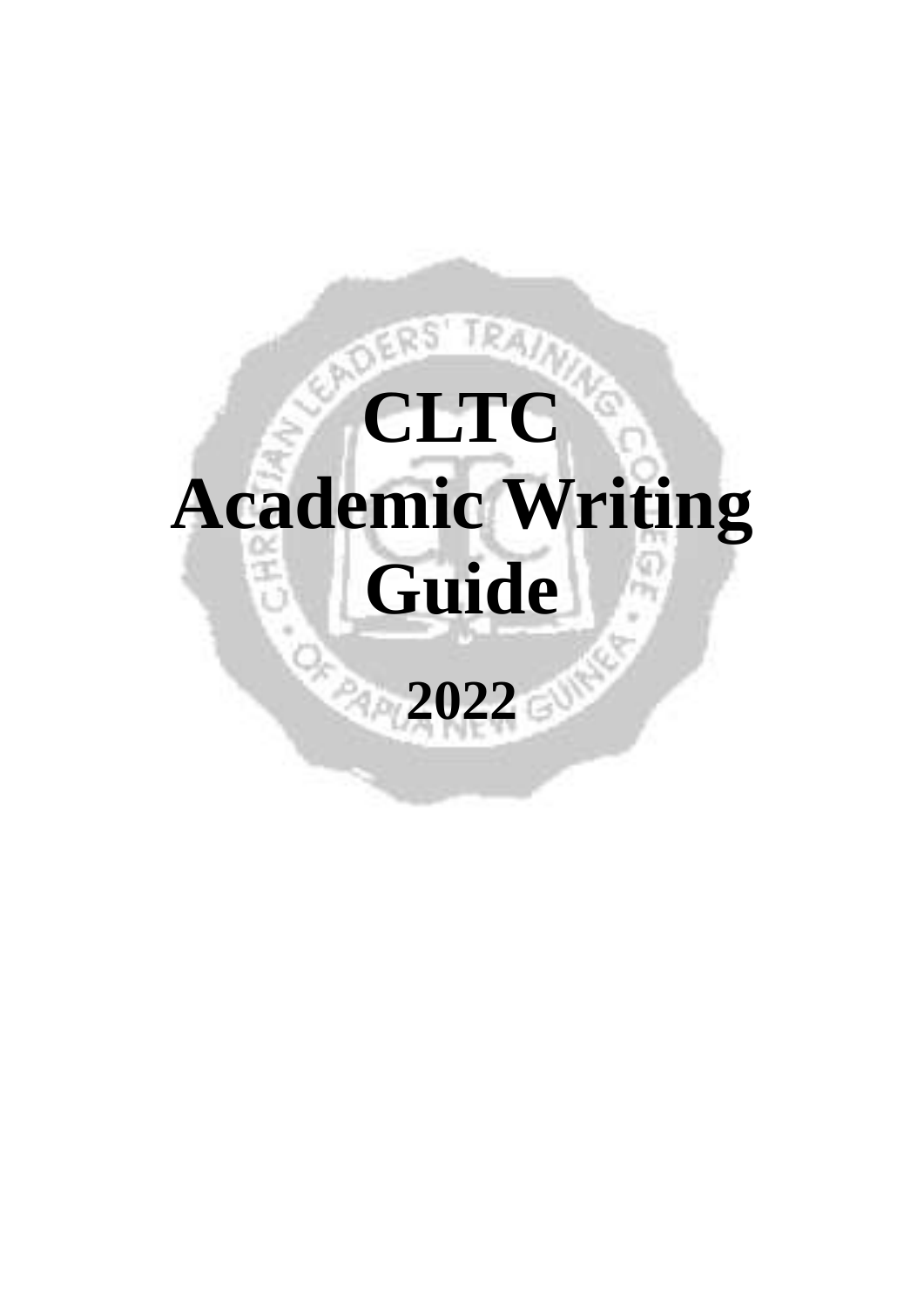Compiled by the CLTC Faculty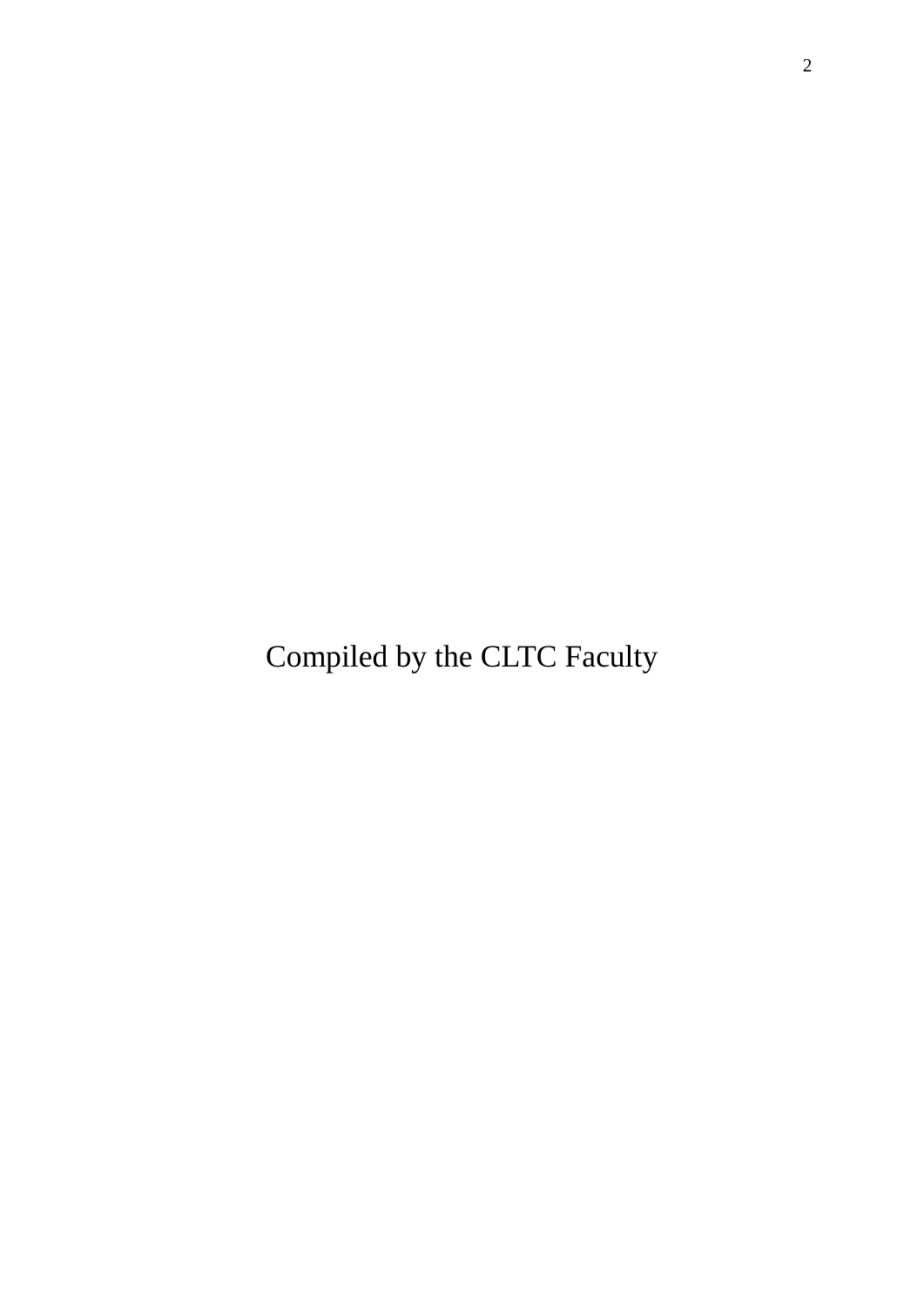# **TABLE OF CONTENTS**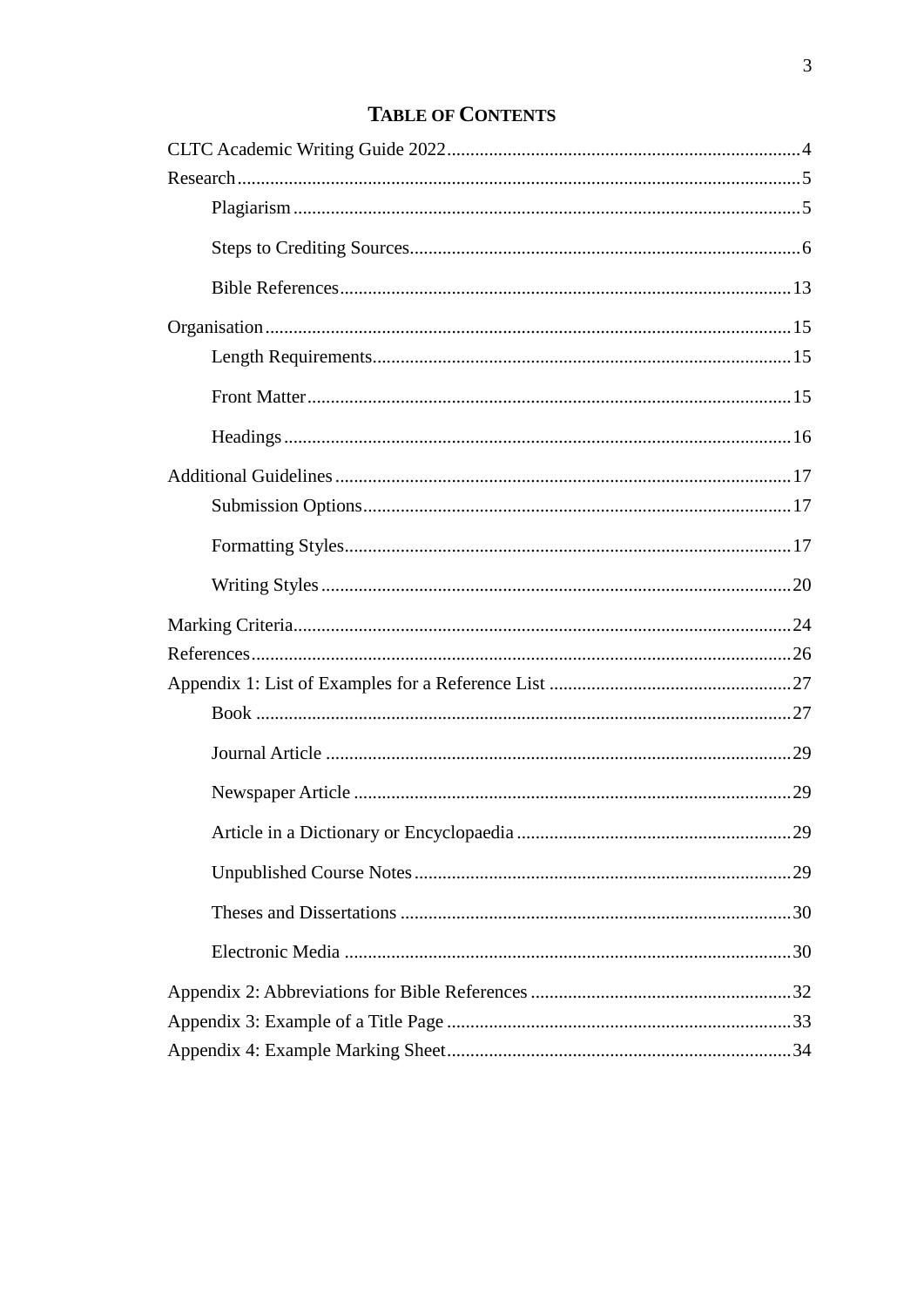#### **CLTC Academic Writing Guide 2022**

Academic writing has its own unique audience, purposes, and requirements. The purpose of an academic paper is to increase knowledge and understanding in one or more fields of study. Thus, the primary audience of an academic paper is the community of scholars in the relevant subject area. Other potential readers outside the academic context may not easily understand the academic papers that you write at CLTC . However, once you have done the scholarship represented by these papers, you can pass on your learning to your congregations and others you teach by adapting it into a form that will be more helpful to them.

Most of the written assignments you receive at CLTC will be academic in nature. For this reason, the faculty at CLTC have chosen to follow a widely accepted set of guidelines produced by the American Psychological Association. This *APA Style* is used internationally across many disciplines. The style described is intentionally plain, because the focus is on the content. This academic style also has plenty of white space for editing and for writing suggestions and comments. This CLTC guide is based on the most current official guidelines (American Psychological Association,  $2020$ )<sup>1</sup>. For additional useful information on writing theology papers, please consult

- *Writing and research: A guide for theological students*, by Smith (2016).
- *Your guide to writing quality research papers for students of religion and theology*, by Vyhmeister (2008).

Multiple copies of these two books are available for borrowing in the CLTC library system.

The faculty have produced this CLTC guide to help you adapt APA Style to the CLTC context. The guide itself follows its own guidelines, as much as possible, to help you understand what's expected. Follow this guide for all academic papers assigned to you at CLTC, unless your lecturer gives you different instructions for a specific assignment.

1

<sup>&</sup>lt;sup>1</sup> As of this year, CLTC is updating from the sixth to the seventh edition of these guidelines. Major changes are footnoted below.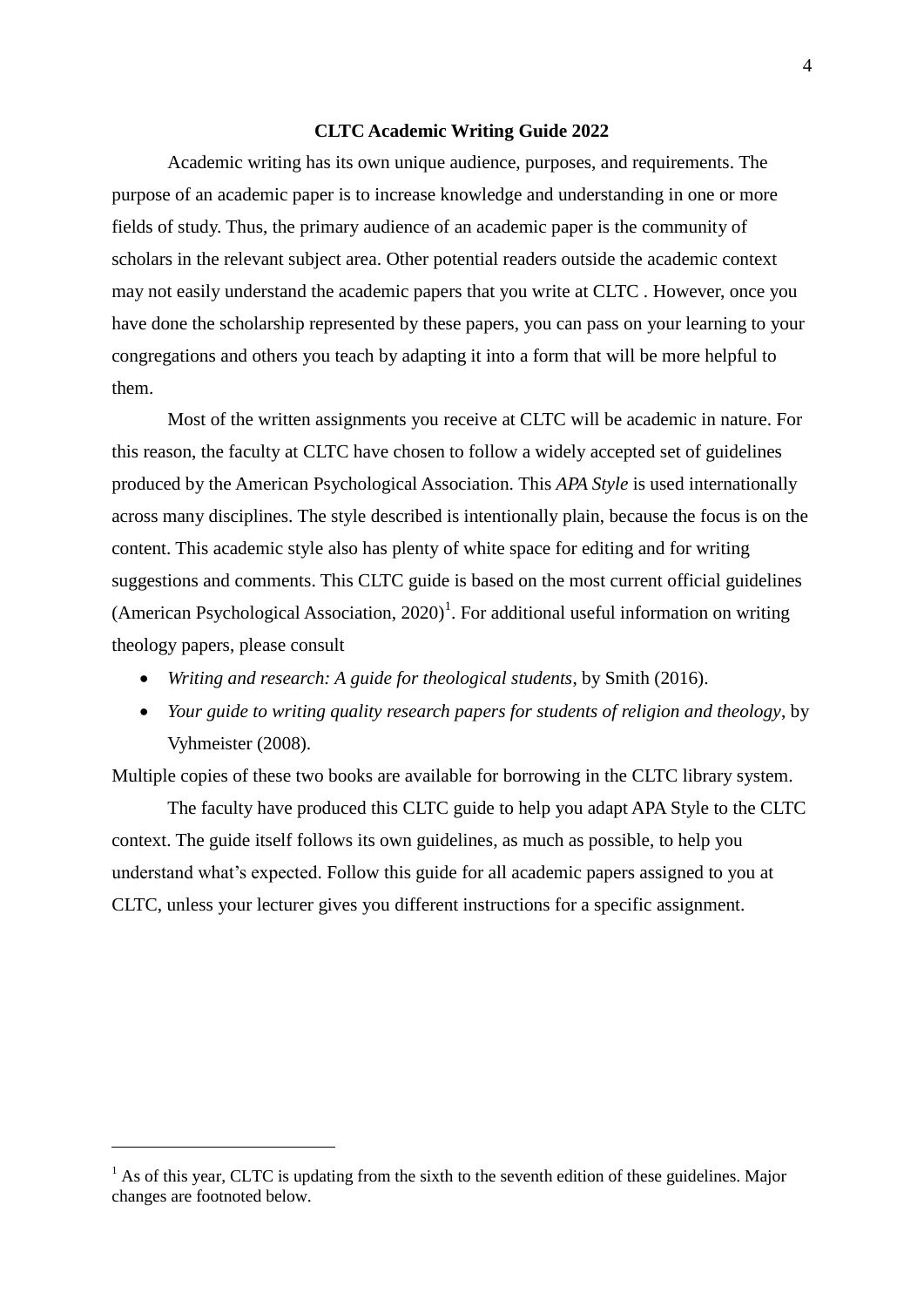#### **Research**

This chapter is the most important one in this guide because it explains how we as an institution of higher learning expect you to maintain your integrity as a scholar. For most assignments we expect you to research ideas that other people have already developed and published in books, journals or on websites. Researching the work that others have already done will help you to find creative solutions to problems by making connections more broadly, and it will also help you to examine your arguments from a variety of perspectives. It is most critical that you represent these authors accurately in your own writing, credit them for the contribution they made to your work, and make it possible for your readers to find these authors to read them for themselves. The same principal applies to images, and audio and video recordings.

#### **Plagiarism**

Failure to give credit for another person's ideas – in academic and in many other types of writing - is considered to be a very serious ethical failure. The term used for this is *plagiarism*. It is an integrity issue on two counts. First, failure to give due credit to the sources of ideas is considered to be a type of theft. In this case, other professionals will accuse you of *stealing* the person's ideas. Second, using other people's written content without giving credit leads to the temptation to use someone else's work as a lazy substitute or as a last-minute fix, instead of doing your own work. This practice compromises your own learning and the integrity of your diploma or degree.

What you want to do, instead of stealing, is simply to *borrow* the other person's ideas by giving them proper credit for the contribution they have made to your paper. The section "Steps to Crediting Sources" will help you with the practical aspects of giving credit in academic papers.

#### *Your Own Previous Writing*

Strange though it may seem, you are also expected to cite yourself if you use ideas that you have already introduced in another submitted or published paper. For direct quotations, cite yourself in the same way as you do for other authors. However, when you are simply expressing ideas that are similar to ideas presented in previous papers, just make a general statement to that effect and provide the citation and reference details as for other authors.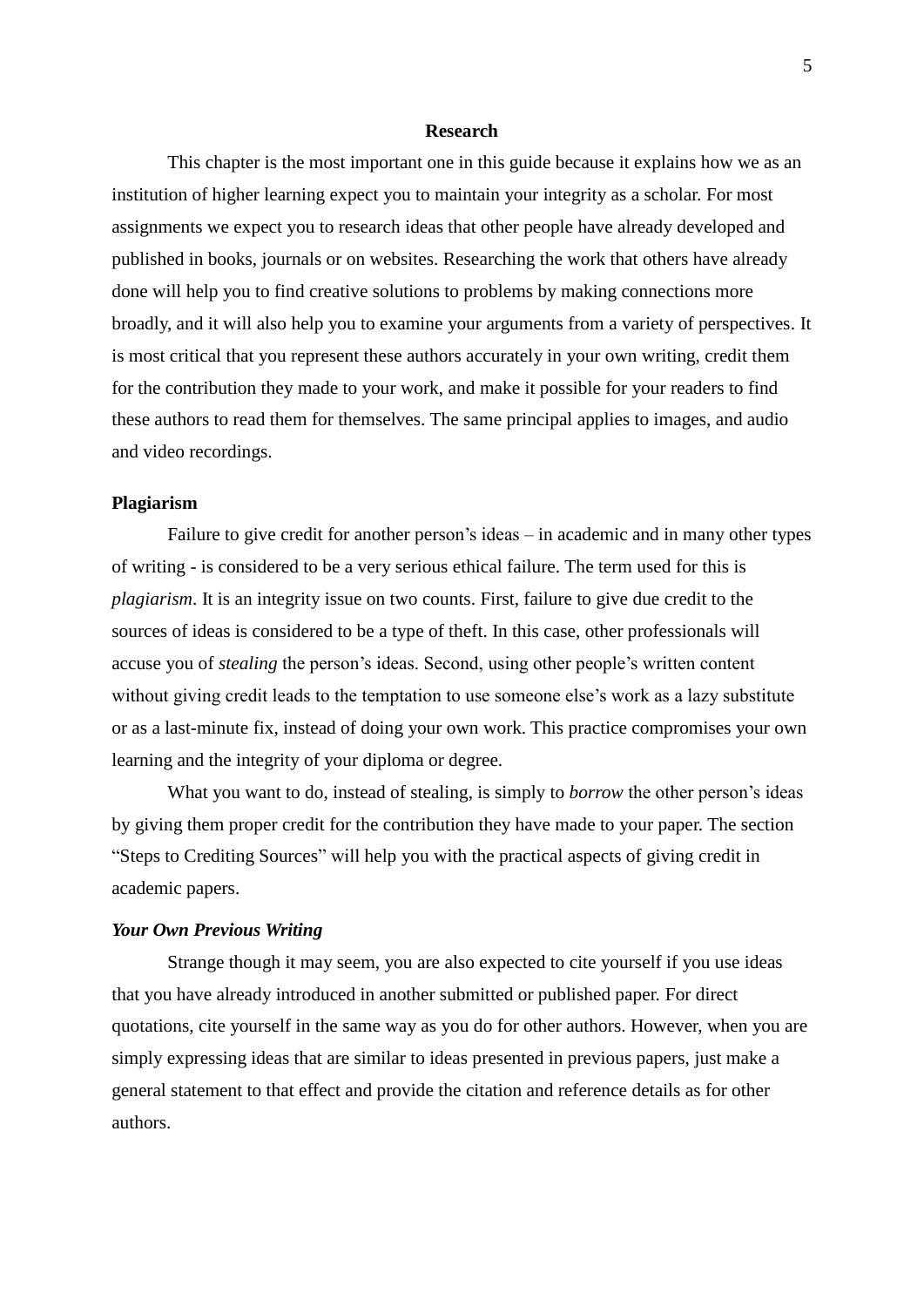#### *Common Knowledge*

The only exception to the requirement of giving credit is when the ideas are considered to be common knowledge. For example, the fact that PNG is north of Australia and near the equator, is a well-known fact. Even though this fact was discovered by someone at some point in history, it has now become so widely known that it is considered common knowledge. You can freely share this fact without crediting the early explorers who discovered it, or a reference work where you might have read about it.

#### **Steps to Crediting Sources**

For referencing the Bible, please see the next section, "Bible References". For all other sources, including study notes in various editions of the Bible, follow the steps outlined in this section.

These steps will help you to make sure that you have all the details you need to give proper credit, and they will help you to format these details in your papers according to APA Style. First, during your research, you will collect all the required details, which are described in Step 1. Then you will use good methods of integrating the borrowed ideas into your writing, which are described in Step 2. Then you will be ready to master the two main components of crediting sources in APA Style – *citations* and the *reference list* – which are described in Steps 3 and 4 respectively.

If you are planning to or are already studying at the degree level, you may want to consider one of the many software tools available that automate some aspects of building citations and reference lists.

#### *Step 1: Take Good Notes During Your Research*

When you are taking notes from a source, start by writing down the reference information that you will need later to give credit and to make it possible for your readers to find the source themselves. The short time you take to do this at the start of your research will save you more time later when you are writing and formatting your paper. Not all types of reference information apply to every source. There are many variations! So simply record as much of the following information as is available for each of the works you consult:

- 1. Author(s): surname and initial(s) of people, including any suffix (e.g. Jn./Jr. and Sen./Sr.); otherwise, full name of institutions.
- 2. Year, month, and date that the work was published, produced, or presented.
- 3. Book title, edition, and translator; article title, and periodical name and volume number; or chapter or section title, and book title.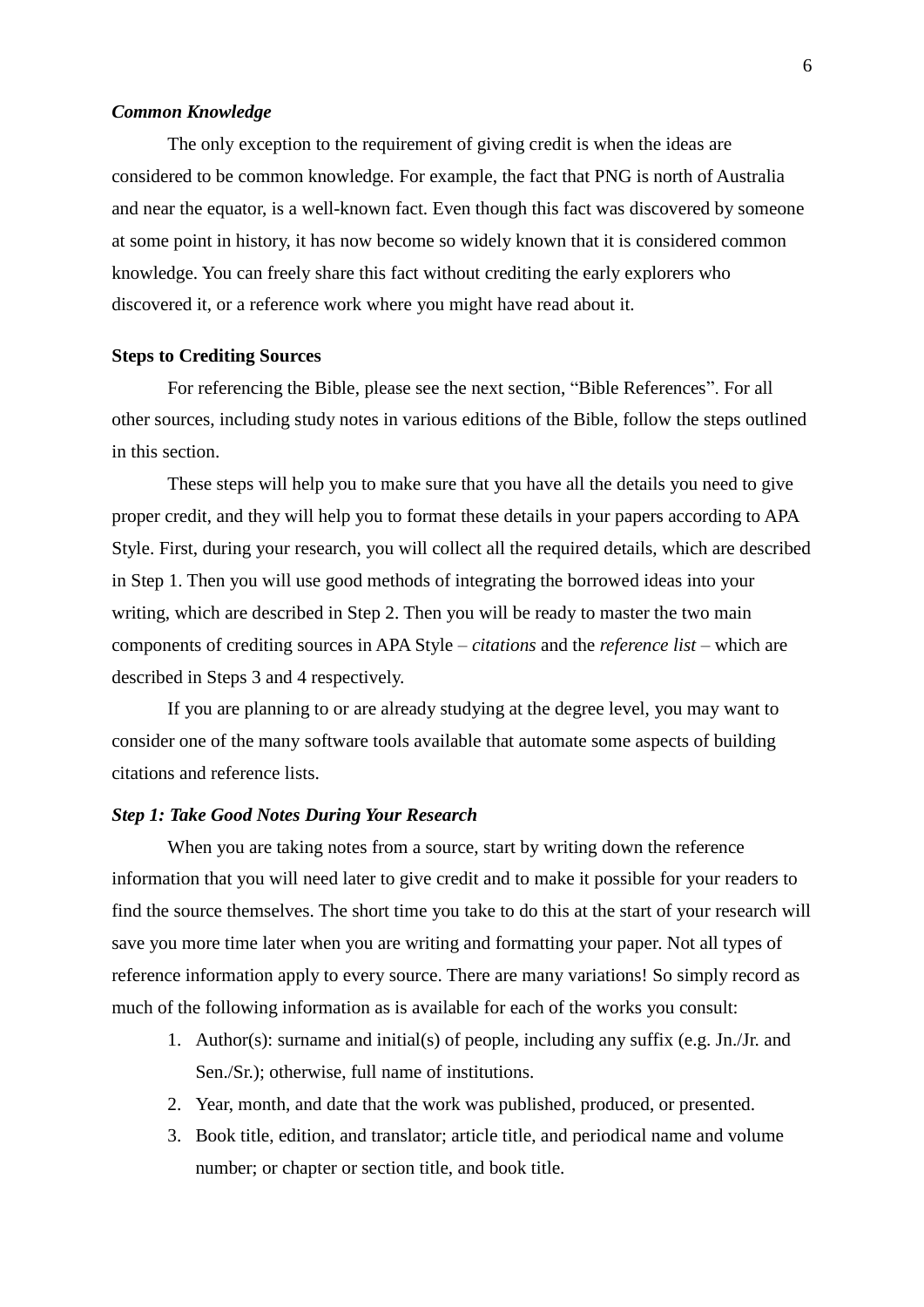- 4. Publisher's name.<sup>2</sup>
- 5. URL (internet address). From an internet browser, cut and paste it into a document to avoid errors.
- 6. DOI (Digital Object Identifier) number. Usually on the front page of downloaded articles near the copyright information. Begins with 10, followed by a string of numbers and symbols. Because URLs sometimes change, DOIs provide a safer way of locating articles.

For each section of your notes, also write down the number(s) of the page(s) that those notes refer to.

In your notes, also carefully distinguish between (a) your paraphrasing and summarizing, and (b) direct quotations.

#### *Step 2: Use the Right Method to Express the Borrowed Ideas*

Use one of two strategies to express ideas from another source:

- Summarising without direct quotation.
- With direct quotation.

In both cases, you will credit the source in the text following the citation guidelines which will be described later in Step 3. But first a few more instructions about these two strategies.

**Without Direct Quotation.** In this strategy, you absorb the author's ideas and then you re-express them in your own words. Use this strategy as much as possible. Too many direct quotations decrease a paper's readability, because the flow of writing is broken up by a lot of punctuation and by the changes in writing style from one author to the next. Summarising also helps you to understand what you have read and to discuss the ideas more intelligently.

Read the whole section of the book first. Then put it aside while you summarise the ideas that you are interested in. To avoid the danger of plagiarism, do not summarise sentence by sentence. Make sure that not only the words, but also the structure of your sentences and paragraphs, are not too similar to the source that you are summarising. See the following short example, which includes a citation that conforms to the guidelines described in Step 3:

Batley (2009) concurs that glory is best defined as the summation of God's attributes (p. 15).

1

<sup>&</sup>lt;sup>2</sup> Publisher location is no longer needed.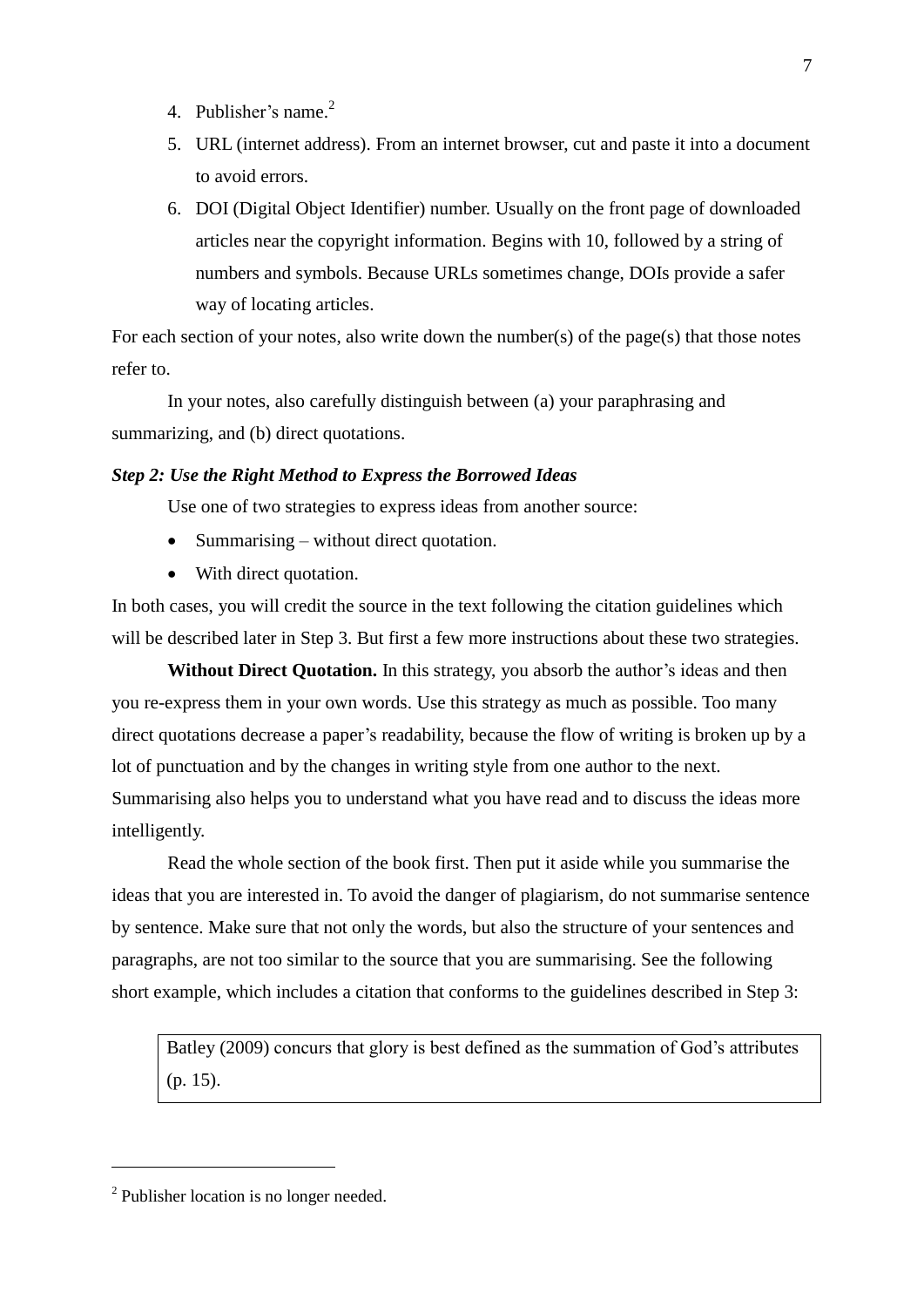With Direct Quotation. In this strategy, you choose a particular word, turn of phrase, sentence, or short passage that you really prefer to include exactly as the author wrote it. There are two main reasons to quote exactly. First, you may find that the author's way of expressing is very effective for conveying an idea that you want to get across in your paper. Second, you may want to make a claim about the author's ideas, and so you want to make sure that you represent the author accurately.

Individual words and very short phrases used in an original way by an author, as well as longer excerpts, are considered direct quotations. Distinguish a source's words from your own words by enclosing the source's words in double quotation marks. Make sure you reproduce exactly what you are quoting without changing any words. If you are concerned that the quotation contains something that looks like a mistake, then you can add the Latin word for 'thus' in square brackets after the questionable item: *[sic]*. This will reassure your readers that you have copied the original text exactly. However, use this device humbly and not to embarrass someone.

When necessary to fit a quotation into your sentence, change the case of the initial letter of the quoted text. To eliminate irrelevant content, use an ellipsis (*…*) to mark the place of what you have left out. However, do not use an ellipsis at the beginning or end of a quotation. If, for example, you are talking about the Resurrection and you have already mentioned that there was a stone in front of the tomb, you could quote an author as follows:

| Original:      | "The stone in front of the tomb was rolled away after Christ was |
|----------------|------------------------------------------------------------------|
|                | raised."                                                         |
| With ellipsis: | "The stone  was rolled away after Christ was raised."            |

If you omit one or more sentences from a longer passage, use a full stop to end the previous sentence and then mark the omitted text with an ellipsis. End the previous sentence anywhere that is convenient, as long as it still fits the passage grammatically. For example, depending on your focus, you might quote an author as follows:

| Original:      | "Christ was not afraid to die because it was part of His Father's   |
|----------------|---------------------------------------------------------------------|
|                | plan. Christ knew that His Father had ordained it in eternity past. |
|                | Yet, He still prayed that the cup might pass from Him."             |
| With ellipsis: | "Christ was not afraid to die Yet, He still prayed that the cup     |
|                | might pass from Him."                                               |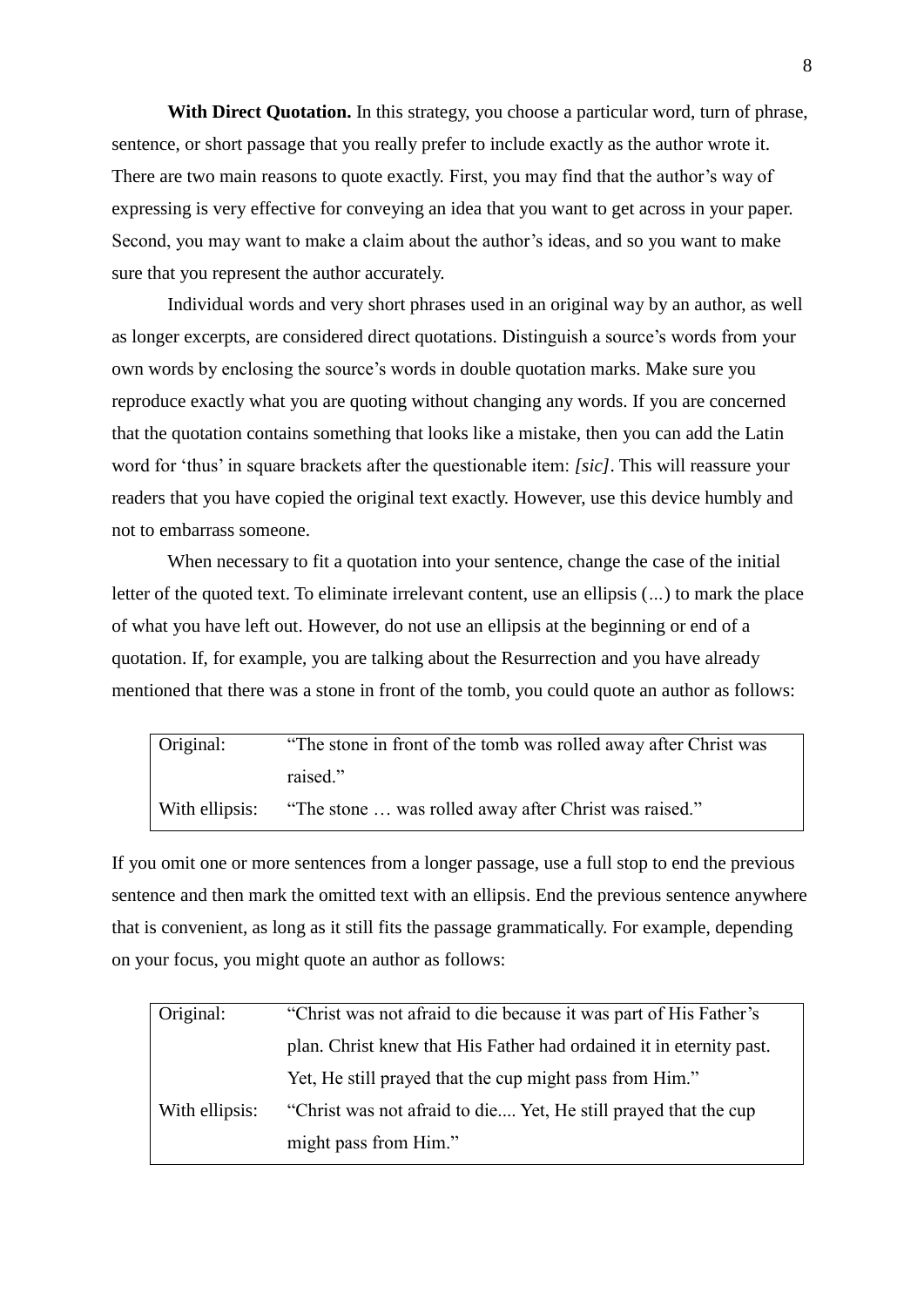#### *Step 3: Complete your Citations*

In the body of your paper, wherever you paraphrase or quote another source, you will *cite* your source by giving the details required to point to the corresponding entry in your reference list. These details always include the author and date. In most cases you will cite a specific place in the source. If it is a paginated sources, include the page number or numbers. Otherwise, use whatever division marking will be most helpful to your reader: for example, a chapter title and section heading. In the sentence introducing the source, you may choose to mention the author.

Warren (2002) states, "God smiles when we praise and thank him continually" (p. 73). Warren (2002) identifies worship of God as a key purpose of human beings (p. 73).

Ong (2015) claims, "The first major break with primary orality came with the invention of the Greek alphabet, the first writing system to represent all the sound segments of the language: both consonants and vowels" (ch 4, Only One Alphabet).

You may also choose to mention the title; if you do so, use title case (capitalise all words except minor grammatical words). Italicise the title of a book, and enclose the title of an article, chapter or section in quotation marks.

If you do not mention the author in the sentence introducing the source, put the full citation in round brackets:

Worship of God is a key purpose of human beings (Warren, 2002, p. 73). "God smiles when we praise and thank him continually" (Warren, 2002, p. 73).

If, over the course of your paper, you cite more than one work by different authors with the same surname, distinguish them by adding the initial(s) of the author's given name(s). If you cite more than one publication by the same author in the same year, distinguish them with lowercase letters (a, b, etc.) at the end of the year, with no intervening space.

The follow sections provide examples that show how to cite with the author and date in round brackets, for other types of sources.

#### **Two Authors.**

(McDowell & Stewart, 1980)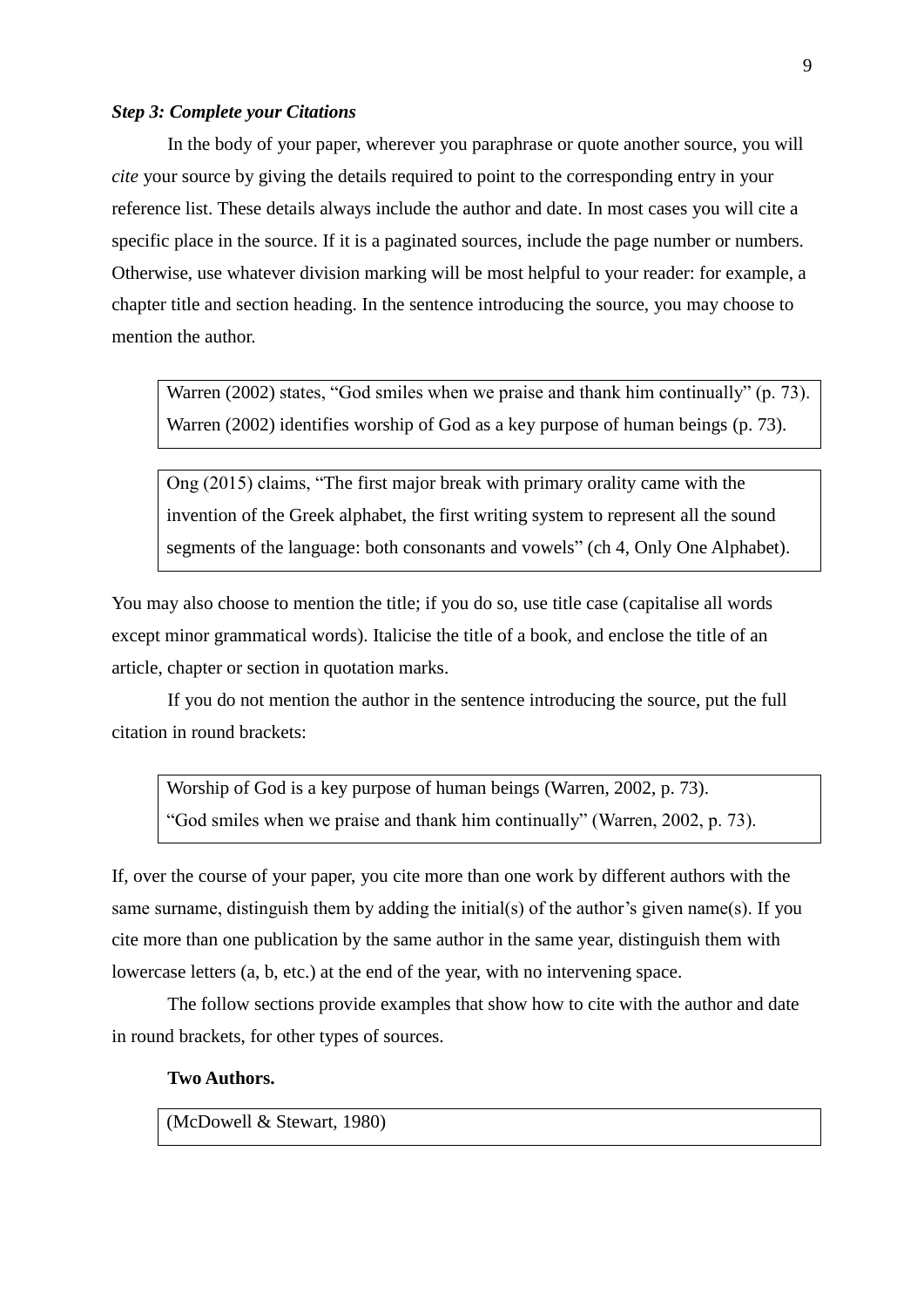## **Three Authors.**

(Carson et al.,  $1992$ )<sup>3</sup>

**Author as Cited by Another Author.** This case happens when you are reading one author, and they cite a second author. When possible, look up the second author for yourself; otherwise cite them as in this example.

Greenberg (1956; as cited in De Swaan, 2007)

#### **Institutional Authors, with Well-Known Acronym.**

First time: (Christian Leaders' Training College, 2017) Subsequently: (CLTC, 2017)

## **No Author Given.**

(Lutheran Book of Prayer, 1941)

(The NIV Study Bible, 1995)

(Webster's Student Dictionary, 2003)

## **Reprinted Edition.**

(David, 1968/1990)

#### **Article in a Dictionary or Encyclopedia, No Author Given.**

("Divine Warrior", 1998)

**Personal Communication**. Conducting interviews is often an important part of drawing on primary sources, especially for the BTh Research Project and the MTh Thesis. You may also want to cite an email or another informal conversation with a primary source or an expert in the subject you are researching. In a sentence introducing the communication, mention the name of the person and some identification that suggests their relevance to the discussion. Then, either in the sentence or in round brackets, indicate the mode of communication – email, letter, interview, or personal conversation – and the date it occurred.

1

<sup>&</sup>lt;sup>3</sup> Simplified from previous guidelines.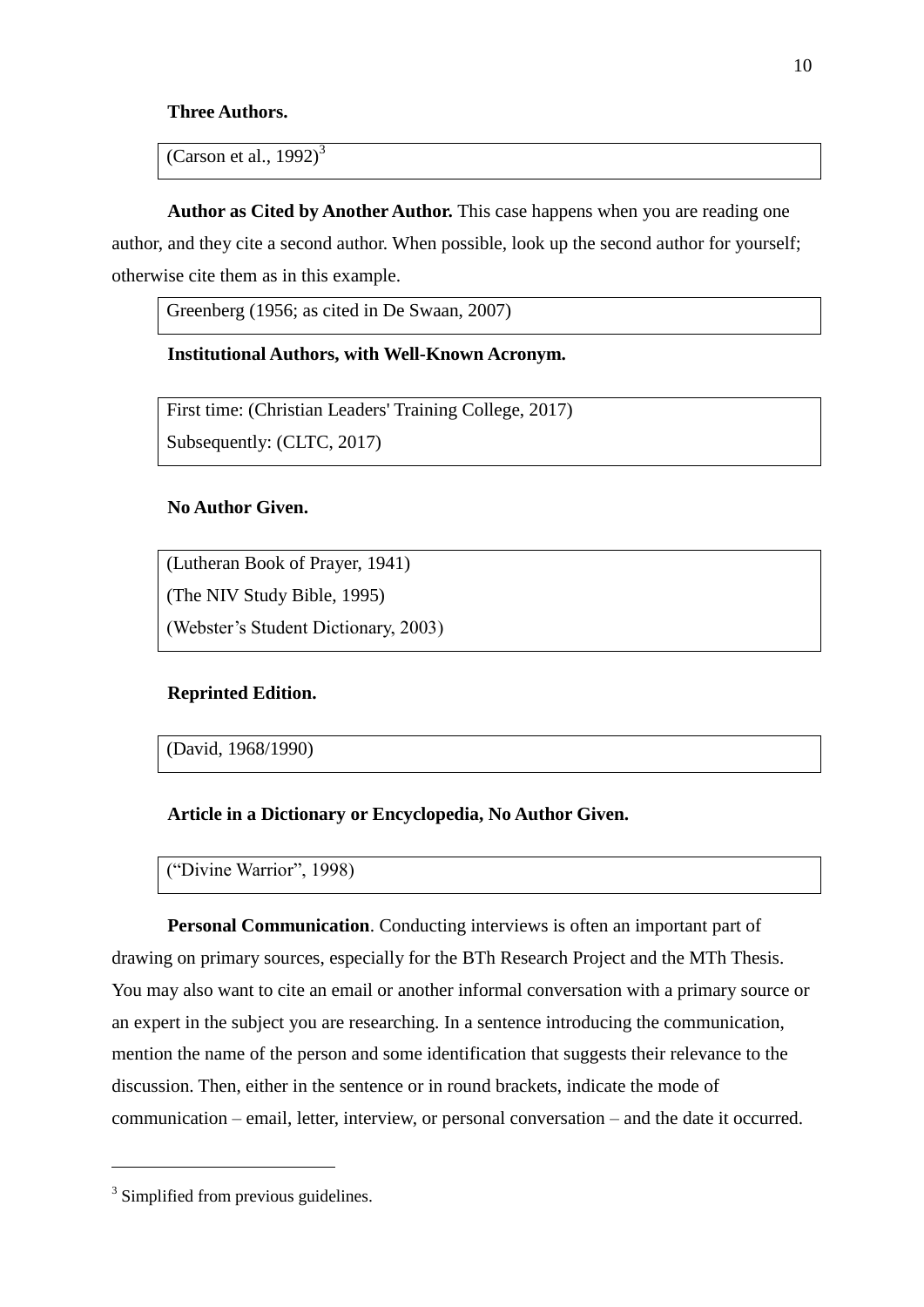Joseph Jones, Baptist pastor in Mt Hagen, stated …. (interview, 10 July 2008).

David Thiele, lecturer at Pacific Adventist University, commented that … (email, 22 November 2016).

Kuo Sevenifa, IT manager at CLTC, said … (personal conversation, 11 January 2017).

Do not include any personal communication in the reference list (see next step), because they do not come from a source that the reader can obtain.

#### *Step 4: Build a Complete Reference List*

The final step in properly crediting sources of borrowed ideas is to compile your reference list. Go through your paper and note every source that you have cited. Retrieve the reference information from the notes that you took during your research. Use this information to construct a reference for each source, and list these references alphabetically by author surname at the end of your paper. Insert a page break above the reference list, so that it starts on a new page.

Unlike a bibliography, a reference list contains only those works that you have cited in your paper. Each reference follows a pattern set by APA Style guidelines. The items are given in the order listed above in Step 1, so you will now reap the benefits of those good notes you took during your research! Follow the formatting details shown in the examples below of the basic types of sources. Notice that the main elements of the reference end in a full stop, followed by one space only.

Learn the reference styles for the main categories of print sources first. Then use these same styles for electronic sources – with the addition of a final element that should enable the reader to find that source through the same electronic medium that you used to find it. However, getting the basic reference information right first makes it possible for the reader to seek the same source through alternate media as well.

For a more a more extensive range of examples see Appendix 1. For even more unusual sources, consult the APA Style manual available in the library reference section or ask your lecturer for advice.

**Books.** In the example below, notice that the title is italic and written in *sentence case* (first word and proper nouns only are capitalised).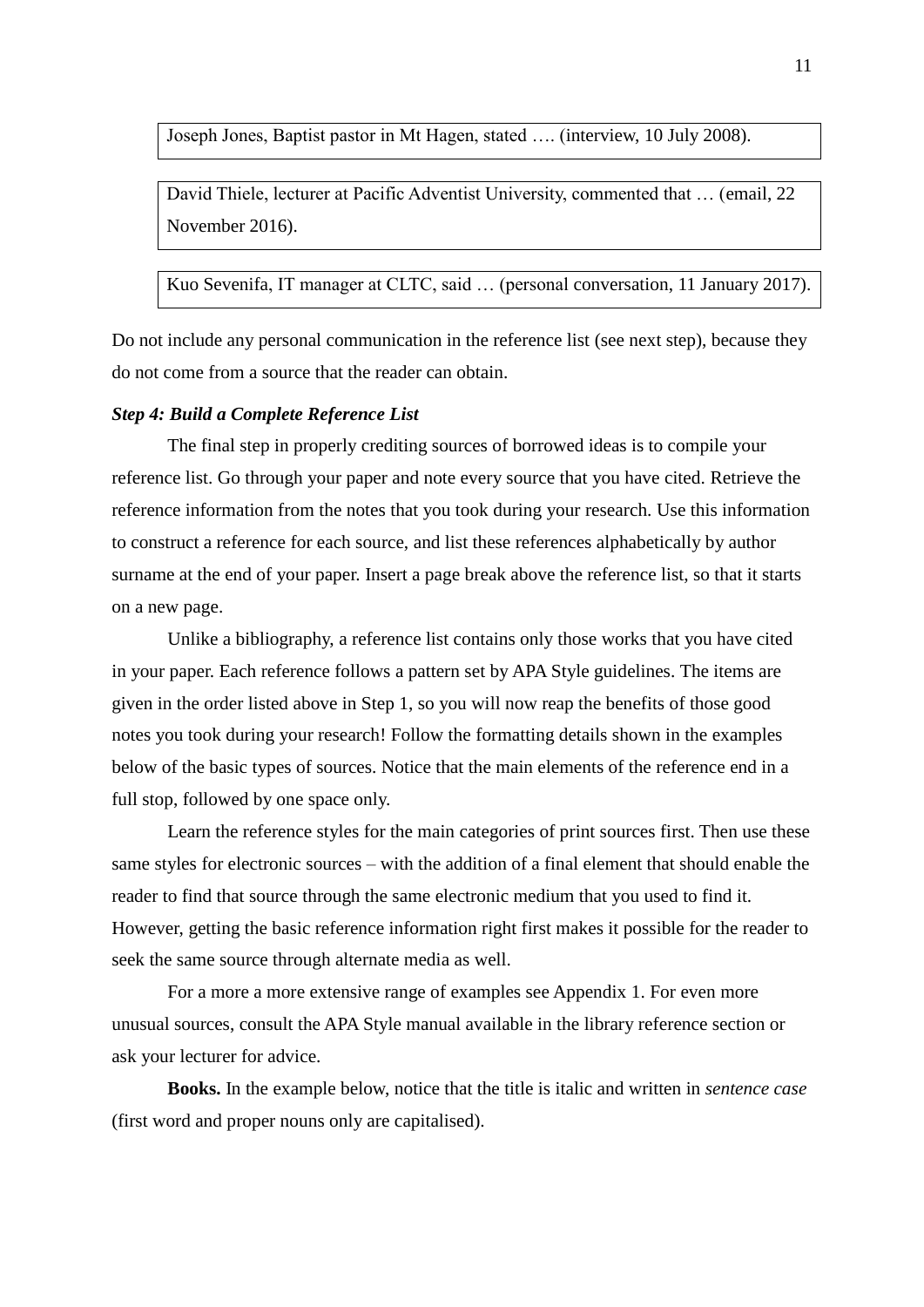McDowell, J., & Stewart, D. (1980). *Answers to tough questions skeptics ask about the Christian faith.* Here's Life.

**Journal Articles.** In the example below, notice that the article title is not italic but is written in sentence case, and the journal title is italic but is written in title case. Notice also that the volume number (but not issue number) is italic, and that page numbers are provided.

Daimoi, J. (2001). Understanding Melanesians. *Melanesian Journal of Theology, 17*(2), 6-22.

**Electronic Sources.** For electronic sources, construct the reference with the same basic information as for print media, plus any URL.

*Accessed from the Internet.* For sources accessed from the internet, it is important to distinguish between two types:

- 1. Sources that are basically like print sources except that they are distributed online.
- 2. Sources that are unique to the web environment.

In the example of the first type below, notice that the beginning of the reference is the same as a print article.

Hanson, D. (2007). "Wealth" in Proverbs: Five principles for Melanesian believers. *Melanesian Journal of Theology, 23*(1), 81-88. [http://www.biblicalstudies.org.uk/pdf/23-1\\_81.pdf](http://www.biblicalstudies.org.uk/pdf/23-1_81.pdf)

The second type includes blogs, webpages, and images. For each of these sources, find as much of the basic reference information as you can and construct a reference that matches as much as possible the basic format for similar sources. For blogs entries and webpages, treat the blog entry or webpage like an article, and their website like a journal. For images, remember that the results of a search engine, such as provided by Google, are not the source. You must click further to get to the actual source.

For both types, finish the reference by adding the web address (URL). Use copy-andpaste to insert the URL into your paper. Do not attempt to type or write it by hand, as the likelihood of making an unusable link would be too high. In the example above, notice that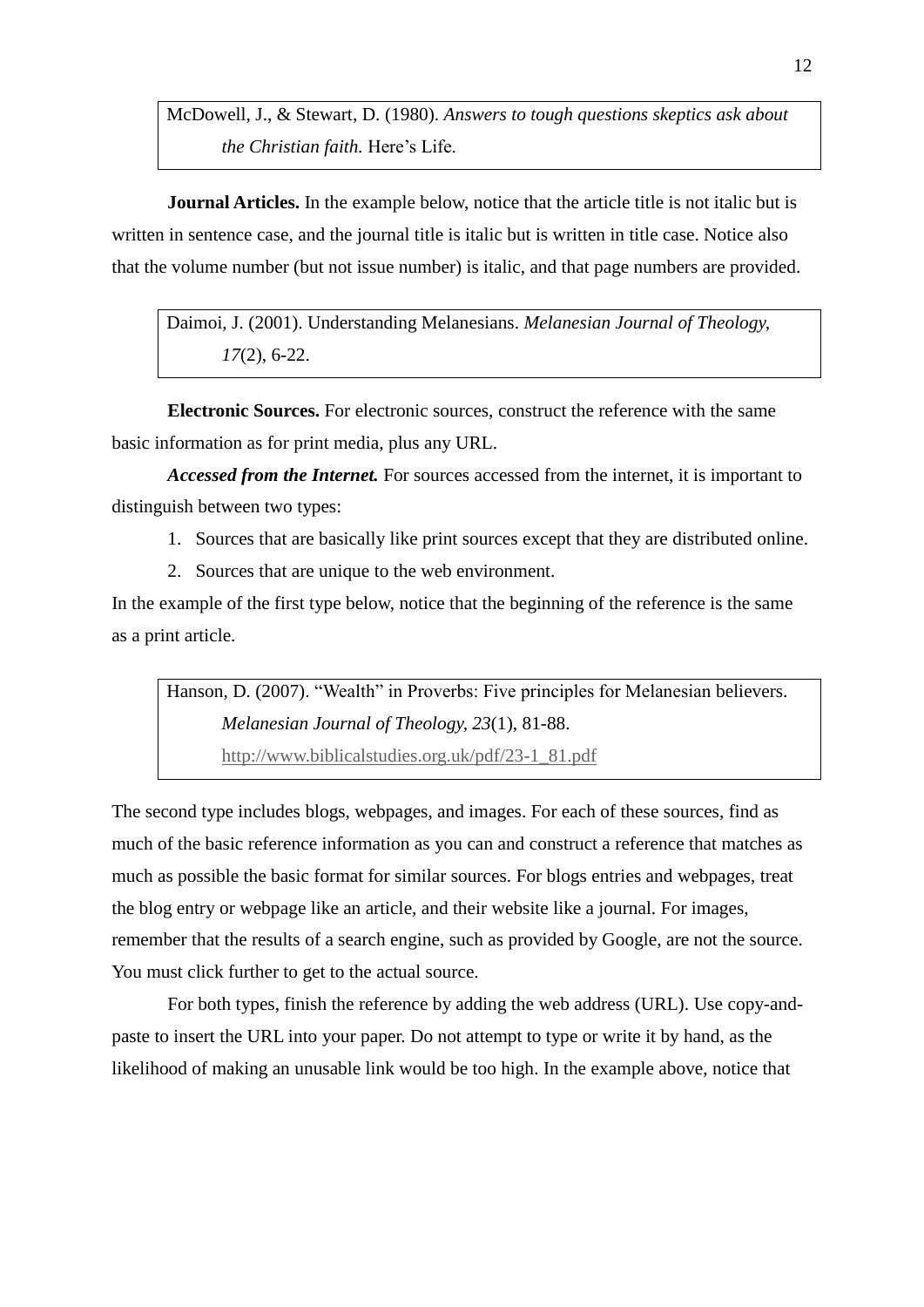there is no full stop after the URL. Type a space or press "enter" so that Microsoft Word automatically formats it as a link.<sup>4</sup>

*Accessed Through a Library Installed on a Computer.* These libraries vary widely, but work out where your library stores the basic reference information and use that to construct as normal a reference as possible.

*Ebooks.* Construct the reference as normally as possible. Do not include the format, platform or device.<sup>5</sup>

## **Bible References**

1

Unlike for other sources, when you reference Scripture, you will not have a citation that points to your reference list. Instead, you will have a citation in your text that references the passage directly.

#### *Without Direct Quotation*

When describing a larger passage, write out the name of the book you are referencing. See the following examples:

The book of Isaiah describes God's sovereignty. Isaiah chapter six presents the prophet's call.

When describing specific verses, use the appropriate book abbreviation shown in Appendix 2: Abbreviations for Bible References and give the chapter and verse, separated by a colon. You can give the reference in a sentence:

God is compared to the nations in Isa 40:15. According to Eph 2:8, we are saved by faith.

Or, you can give the reference at the end of the sentence in round brackets:

Peter is in fact boldly taking the Old Testament name for Yahweh and applying it to Jesus, just as he did in his sermon on the day of Pentecost (Acts 2:21).

If the same book is repeated, use semicolons to separate chapters, and commas to separate verses in the same chapter:

<sup>4</sup> Displaying URLs as links is a change from previous guidelines.

<sup>5</sup> Not indicating information like *CD* and *Kindle* is a change from previous guidelines.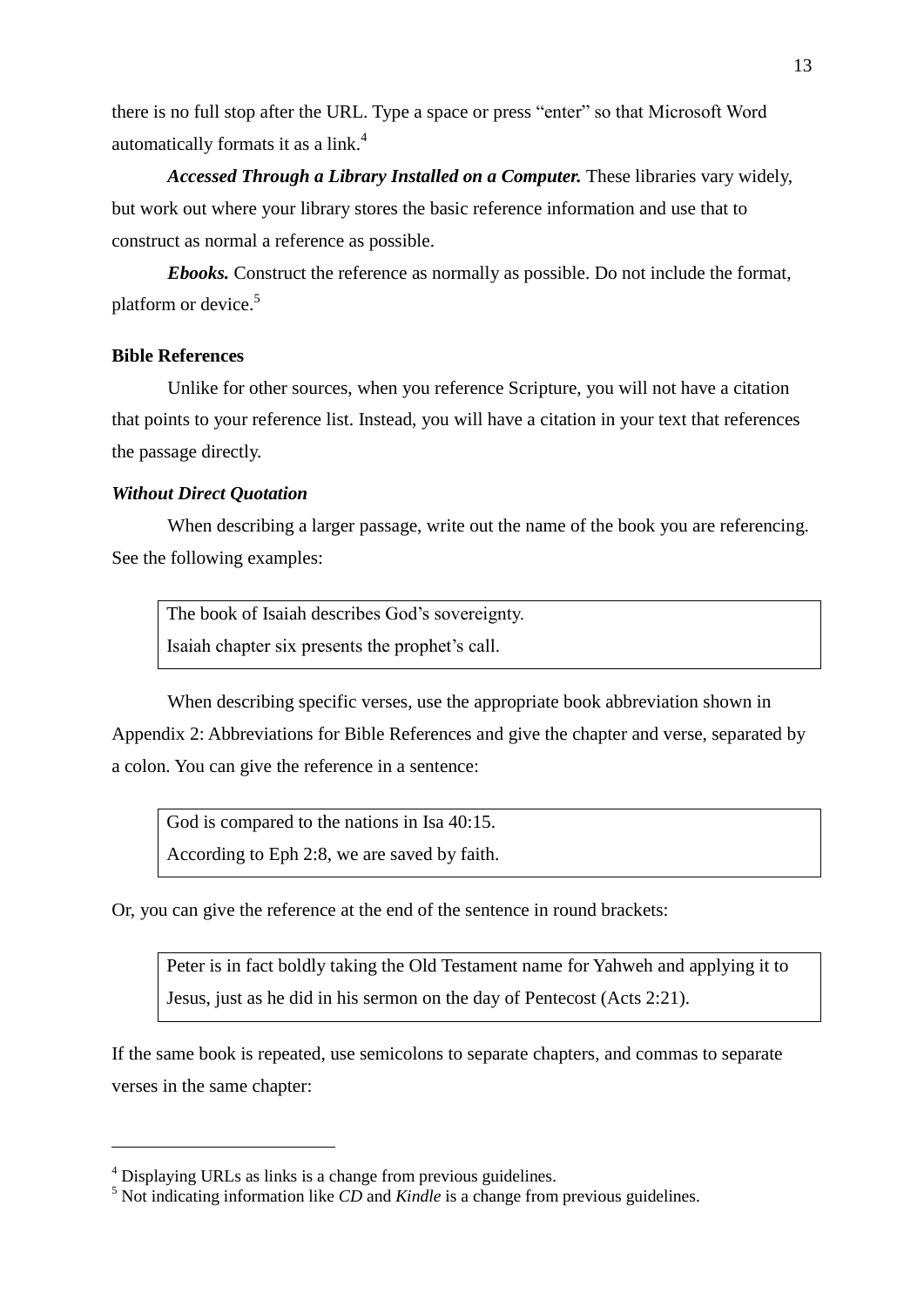Grace and peace were Paul's constant prayer for his Christian friends (Rom 1:5, 7; 1 Cor 1:3-4; 2 Cor. 1:2).

## *Direct Quotations*

As with any other source, enclose direct quotations in double quotation marks. Give the reference to the specific verses(s) as indicated in the previous section. Choose the best version of the Bible for your purpose, and use it as consistently as possible throughout your paper. The first time you quote Scripture in your paper, use a footnote to inform the reader which version you will normally use. See the following example (including the footnote!):

We cannot use the excuse that it is impossible for us to resist being angry, because "God is faithful. He will not allow the temptation to be more than you can stand"  $(1$  Cor 10:13).<sup>6</sup>

Then, if you have a good reason to quote from other version(s) later in in the same paper, give the approved abbreviation of the version as in the following example:

We cannot use the excuse that it is impossible for us to resist being angry, because "God is faithful, who will not allow you to be tempted beyond what you are able" (1 Cor 10:13, NASB).

For copyrighted versions, you can usually find the approved abbreviation on the copyright page at the front of the Bible. For versions in the common domain, use the common abbreviation for that version (e.g., KJV) or simply write out the name of the version.

1

<sup>6</sup> Unless otherwise noted, all quotations from the Bible are from the NLT.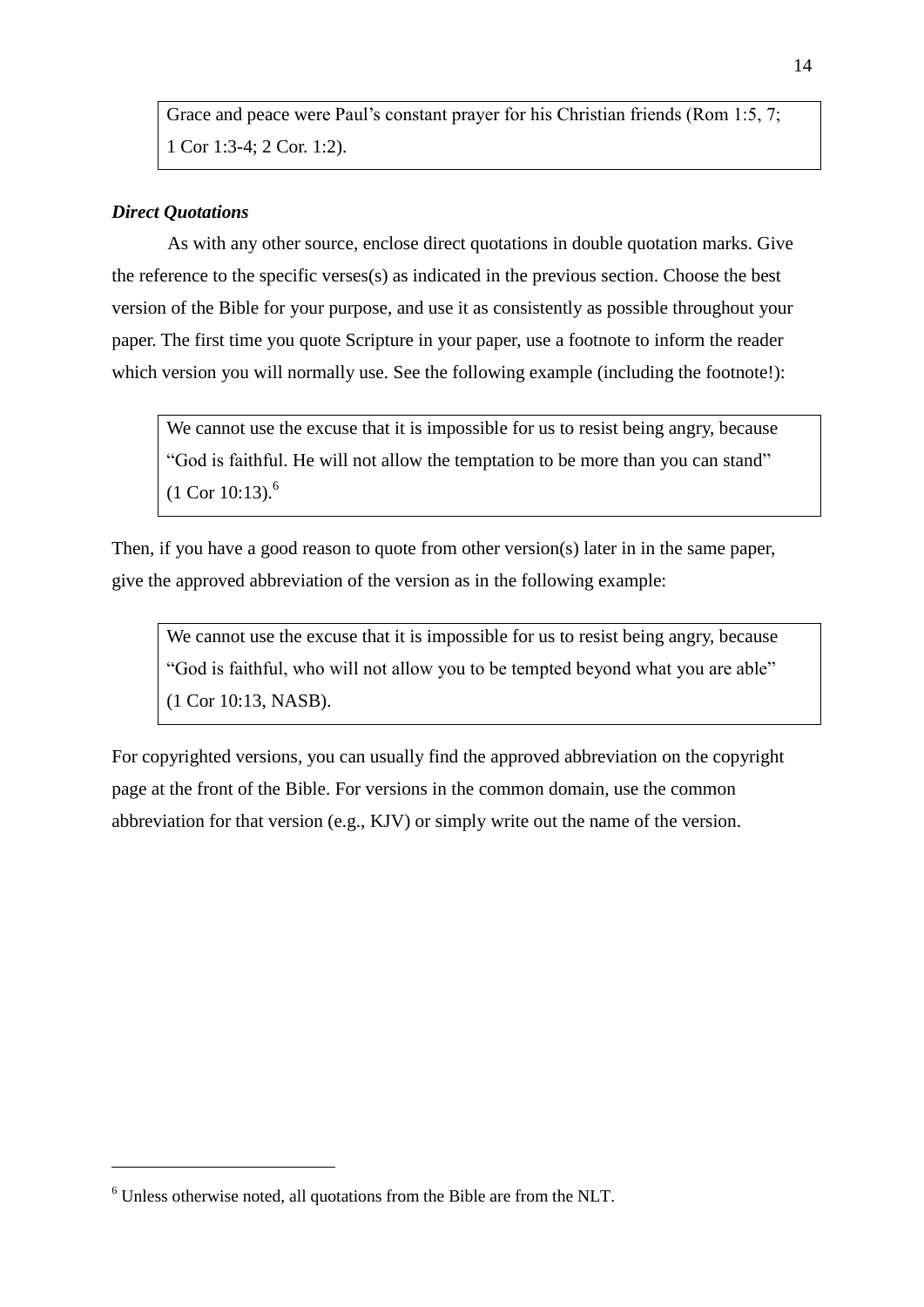#### **Organisation**

#### **Length Requirements**

The lecturer will normally specify the expected length, either in terms of the number of words or the number of pages. If your assignment is given in terms of the number of words, you are allowed up to 10% more or up to 10% less of the number specified. For example, if your paper should be about 1,000 words, then anywhere between 1,100 words and 900 words is acceptable. The assigned number of words does not include the table of contents, footnotes, reference list, or appendices. It does include the in-text citations, quotations, and words contained in tables and figures.

If your assignment is given in terms of the number of pages, you should provide work with 250-300 words on each page. For example, if the lecturer informs you that your assignment should be three pages long, it should contain 750-900 words.

## **Front Matter**

For minor written assignments, simply provide the following information at the top of the first page:

- Your name.
- Your title, or the name of the assignment.
- Course name.
- Teacher's name.

For essays and major papers, provide a *title page* with the following information:

- Title of the paper, with font set to bold.
- Your name
- Your diploma or degree program.
- Name of your institution (Christian Leaders' Training College).
- Course title.
- Name of the course teacher.
- Date.

See Appendix 3 for an example of a title page. For longer papers, you may include a *table of contents*, but it is not required.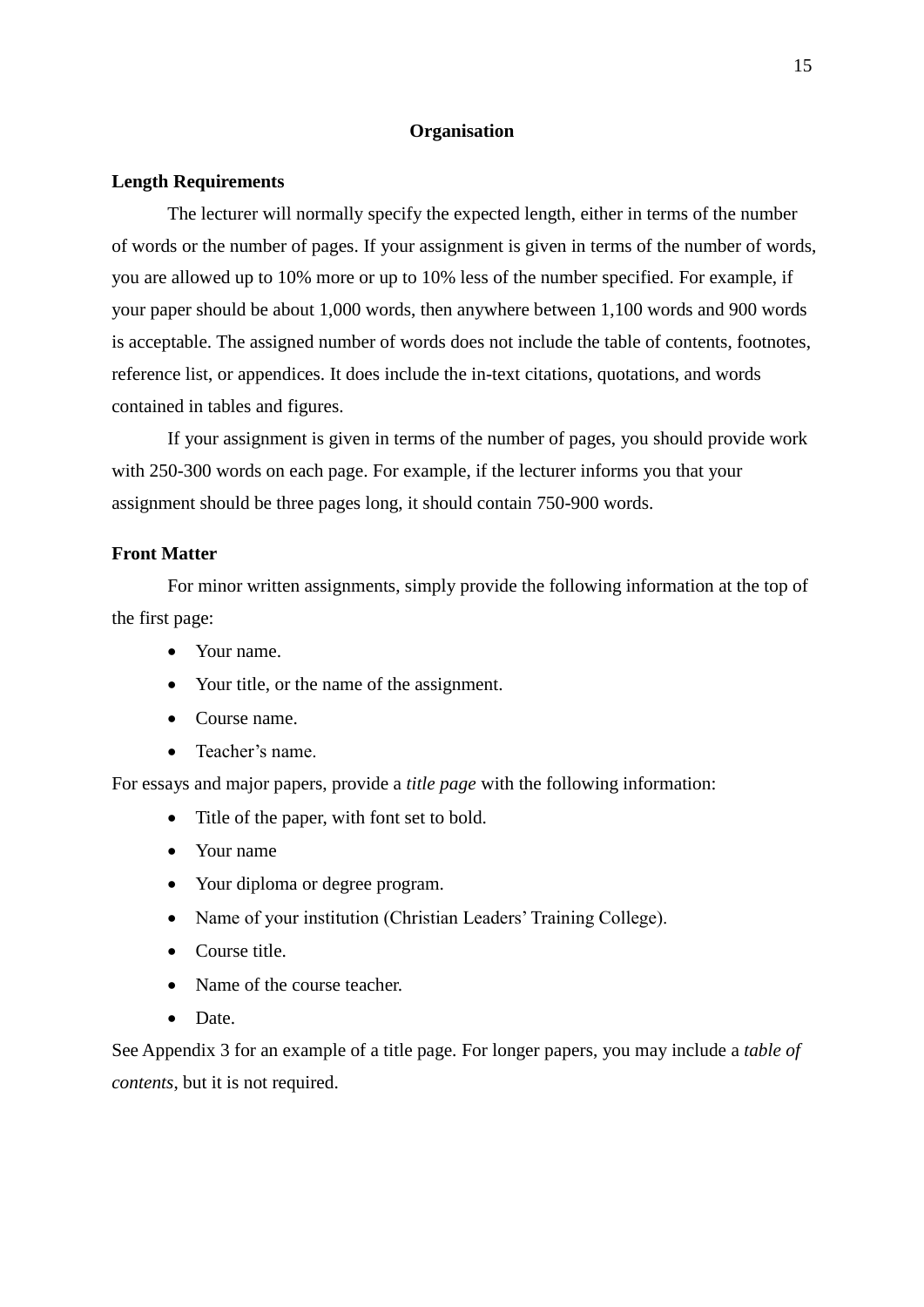# **Headings<sup>7</sup>**

Five heading levels are available, but keep your paper structure as simple as possible. Start at the highest level and work down through the levels only as far as you need to for the length and complexity of your paper. Table 1 shows the formatting specific to each level.

| Level          | Font and paragraph formatting, and punctuation                                              |
|----------------|---------------------------------------------------------------------------------------------|
|                | <b>Bold, Centred, Title Case</b><br>Paragraph starts on the next line.                      |
| $\overline{2}$ | <b>Bold, Left Alignment, Title Case</b><br>Paragraph starts on the next line.               |
| 3              | <b>Bold, Italic, Left Alignment, Title Case</b><br>Paragraph starts on the next line.       |
| 4              | <b>Bold, Indented, Title Case, Full Stop.</b> Paragraph starts on the<br>same line.         |
| 5              | <b>Bold, Italic, Indented, Title Case, Full Stop. Paragraph starts on</b><br>the same line. |

#### **Table 1. Heading Levels**

The phrase *title case*, which applies to all heading levels, means that you should begin each of the main words with a capital (uppercase) letter. Do not begin small grammatical words such as *a*, *the*, *and*, *at*, *by*, *for*, *in*, *is*, *on*, *or*, *to* with a capital letter unless they are the first word or are particularly important to the meaning of the heading. Begin all other words with a capital letter. For Levels 1-3, also set to *Keep with next* to prevent a heading getting stranded at the bottom of a page.

Start your paper with a Level 1 heading that simply repeats your title. In the rest of your paper use the headings to show the logical structure of your ideas. Make your headings concise, and make sure they outline your key points. Do not have a section called *Introduction*. It is assumed that the start of the paper and the major sections includes a paragraph or two of introduction.

1

<sup>7</sup> This section has many changes from previous guidelines.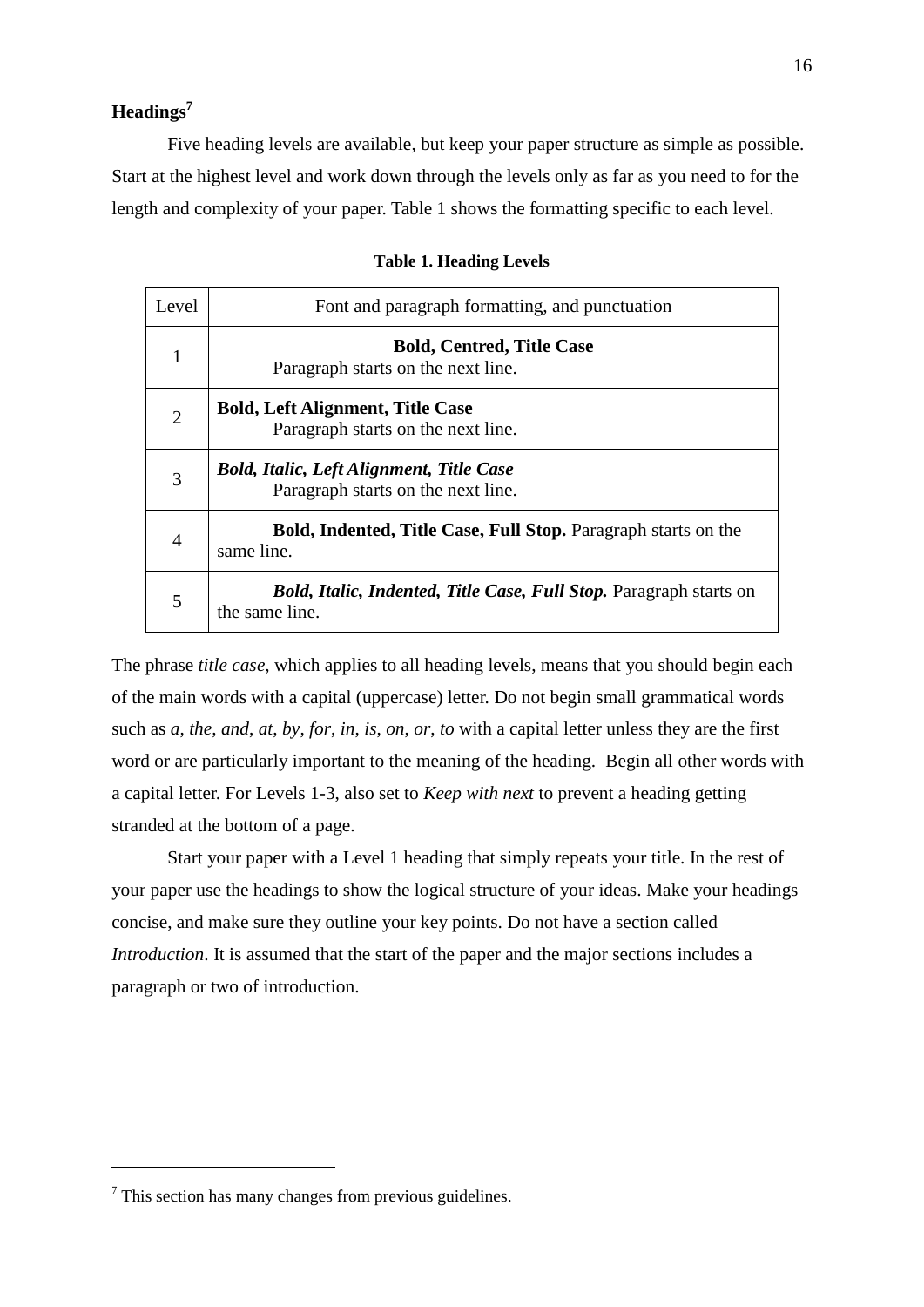#### **Additional Guidelines**

#### **Submission Options**

Most CLTC students are expected to use a computer with Microsoft Word to produce their assigned essays and research reports. Normally, you will then submit a copy of your Word file through CLTC's online learning platform using the *Moodle* software. Your lecturer will inform you if they prefer or permit you to submit a PDF file, or even a paper copy. If paper. They may also prefer or permit you to submit an electronic copy via email or USB flashdrive.

In the first semester of the Advanced Diploma program, students normally submit handwritten papers and they may adapt these guidelines accordingly.

#### **Formatting Styles**

#### *Layout*

Set the *margins* to 2.5 cm (1 inch) all the way around the page. Set *page size* to A4. Often the default page size in Microsoft Word has been set to Letter, so make sure your document is set to A4.

#### *Page Header*

Insert a header, and set *Header from Top* to 1.25 cm. On the right, insert a page number field. Do not use the abbreviation *p.* before the page number, or add any other punctuation or symbol.

## *Font Settings*

Choose the *Cambria* or *Times New Roman* font and set the *size* to 12. Use the same font throughout the paper, including for all headings. For text that you put inside of figures, you may use the *Arial* or *Calibri* fonts.

#### *Paragraphs*

**Normal.** Choose 1.5 lines for *line spacing*. If writing by hand, use every second line. Set *paragraph alignment* to left. Set *first-line indentaion* to 1.25 cm (0.5 inches). If a paragraph is interrupted, for example by a block quotation, in the continuation part do not use first-line indentation.

**Block Quotations.** Use the block format for any quotation that is 40 words or more. Indent the entire block by 1.25 cm. If the block includes the beginning of a paragraph, indent the first line of that paragraph by a further 1.25 cm. Set *line spacing* to single: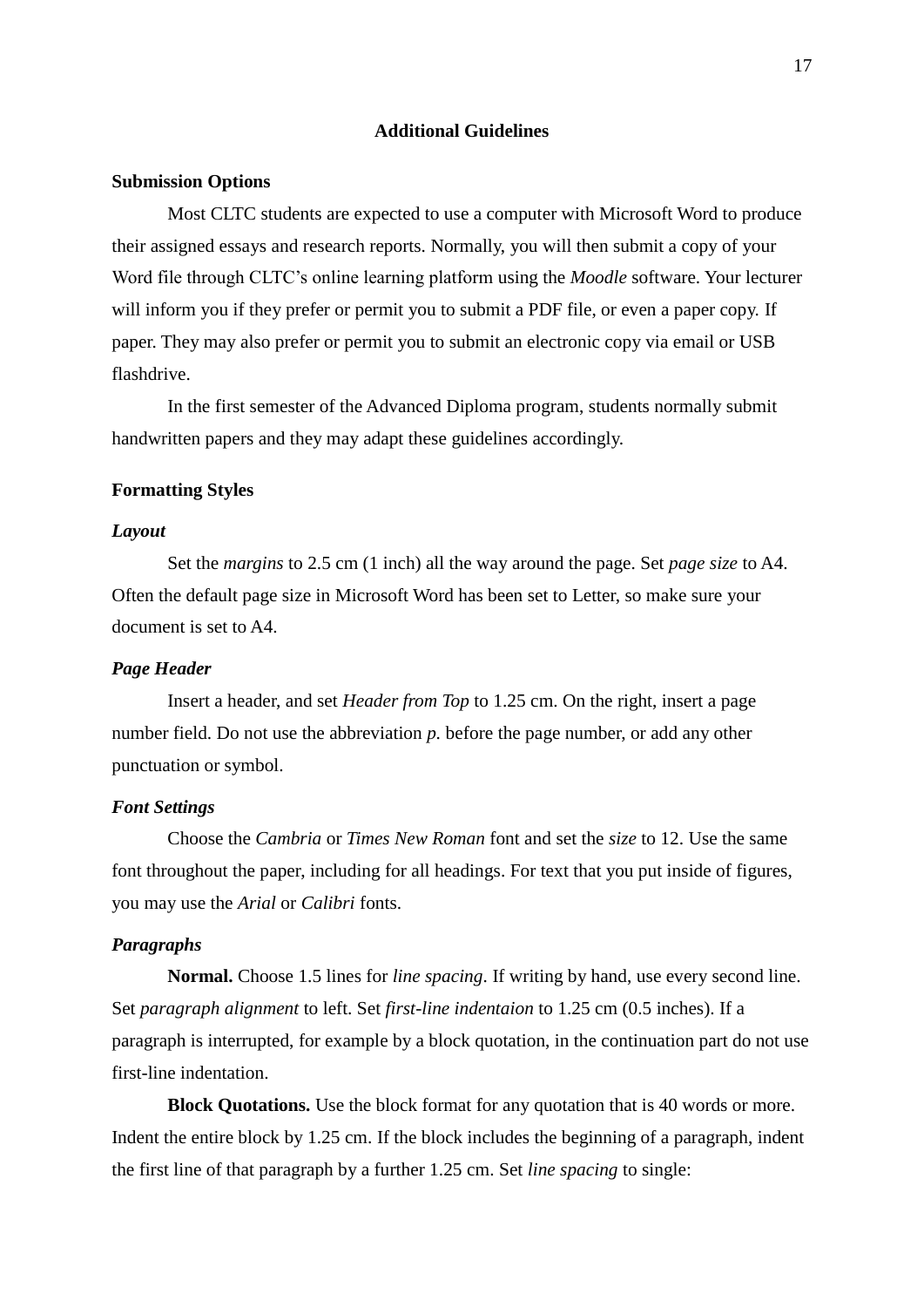In the mid-1990s a number of Quick Money Schemes (QMS) sprang up primarily in Papua New Guinea and Solomon Islands with a large following in other Melanesian island nations. These QMS alleged that they were Christian organisations and so had the strong backing of certain denominations and their leaders. After siphoning people's money they vanished – together with the 'investment'; a large proportion of which belonged to ordinary believers and Christian denominations. (Haon, 2008, pp. 20-21)

**Lists.** For bulleted and numbered lists set *left indentation* to 1.25 cm. Use a bulleted

list if you are not distinguishing among the items in terms of importance, priority, or chronology. The normal bullet symbol is a small circle, but you may also use squares and other symbols. See the example list below.

- The Bible is the Word of God.
- The Bible contains 66 books.
- The Bible is written in Hebrew, Greek, and Aramaic.

Otherwise, if there is a logical order to your list, use a numbered list. See the example list below:

- 1. Look for traffic to the right.
- 2. Look for traffic to the left.
- 3. Look for traffic to the right again.
- 4. If clear, walk briskly across the road.

**References.** In your reference list, set the paragraph indentation to *Hanging* only, and for 1.25 cm.

## *Abbreviations*

Use abbreviations sparingly, for two purposes. First, if you are referring repeated to the same organisation or technical term, you may use an abbreviation to make your writing more efficient. Second, if an abbreviation is more widely known and understood than the name it refers to, you may use the abbreviation. In both cases, at your first mention of the organisation or technical term, write out the full name or term and follow it by the abbreviation in round brackets. Subsequently you may use the abbreviation only. Be kind to your readers: don't force them to memorise too many abbreviations to be able to follow your narrative or argument.

For many years, the Evangelical Church of Papua New Guinea (ECPNG) was served by a large missionary force, which then shrank to a very small number during the 1990s. Twenty years after this decade of sudden transition, the denomination is still struggling to adjust to this loss. However, ECPNG leaders at all levels appreciate the need to chart a new course forward, and they have taken a number of positive steps to do so.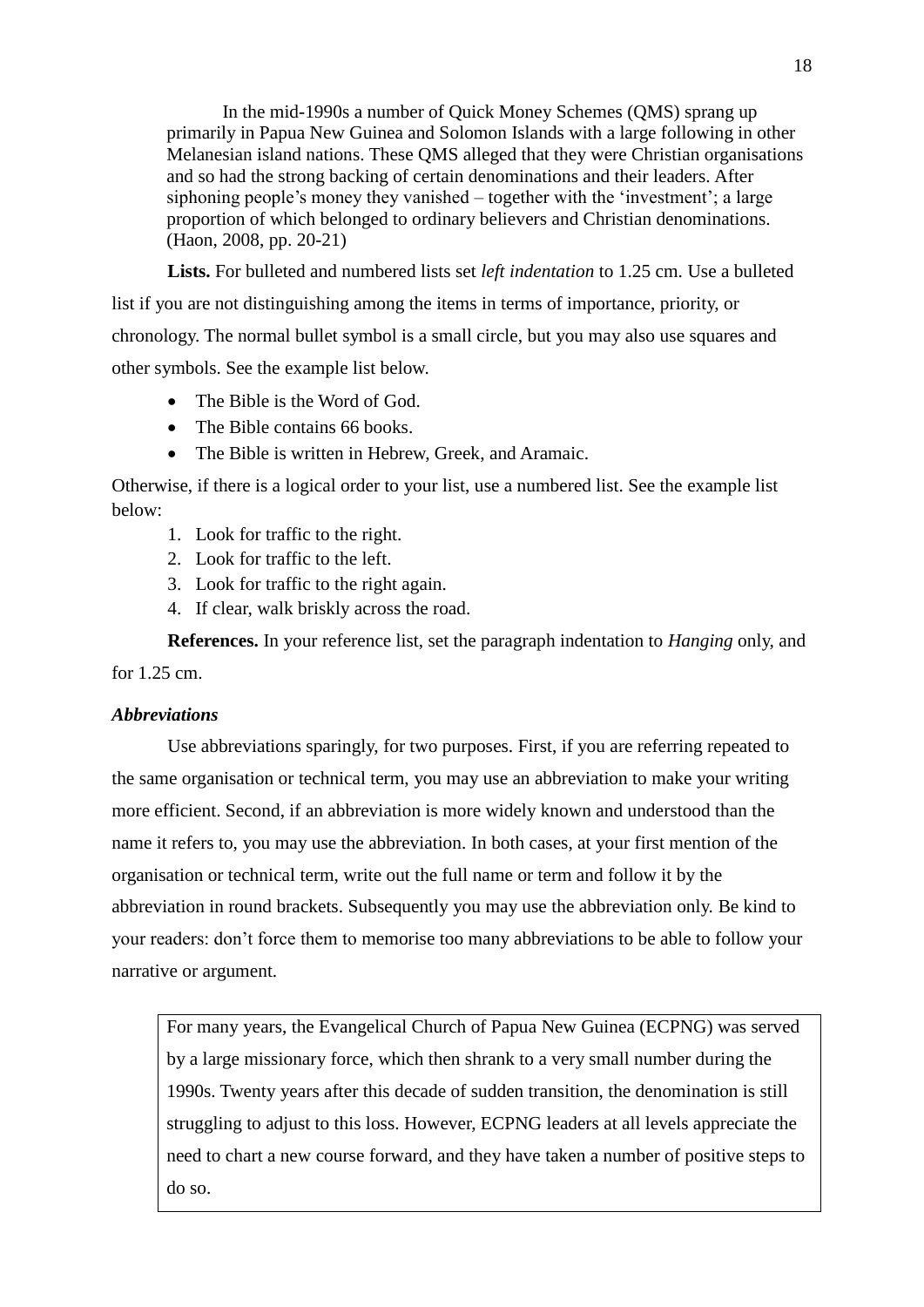Depending on the number of abbreviations needed and the length of the paper, you may also consider including a list of all abbreviations used in the paper (see Chapter 2, Front Matter).

## *Tables and Figures*

Use tables when you want to present information that lends itself well to a matrix display. Often tables display numerical information (percentages, frequencies, amounts, etc.), but they can also be used to display text alone.

Figures are drawings, paintings, photographs, charts, graphs, and maps. Use them to highlight, illustrate or expand on certain information.

**Formatting Tables and Figures.** Give every table and figure a caption that includes a number and a title. See Table 2 as an example of how to format a table and its caption.

|        | Diploma | Degree |
|--------|---------|--------|
| Male   | 80%     | 90%    |
| Female | 20%     | 10%    |

**Table 2. Gender of CLTC Students by Program**

See Figure 1 as an example of how to insert a figure and format its caption.

**Figure 1. Hierarchy of Issues at Stake in the Gospel**



**Referring to a Table or a Figure.** When referring to a table or a figure in the text of your paper, you may include it in the running text or use round brackets. See the following examples:

- As Table 2 shows, the majority of diploma and degree students at CLTC are male.
- The majority of diploma and degree students at CLTC are male (see Table 2).
- When placed in order of significance, the hierarchy of issues at stake in the Gospel appears as in Figure 1.
- The Glory of God is of premier importance in the hierarchy of the Gospel (see Figure 1).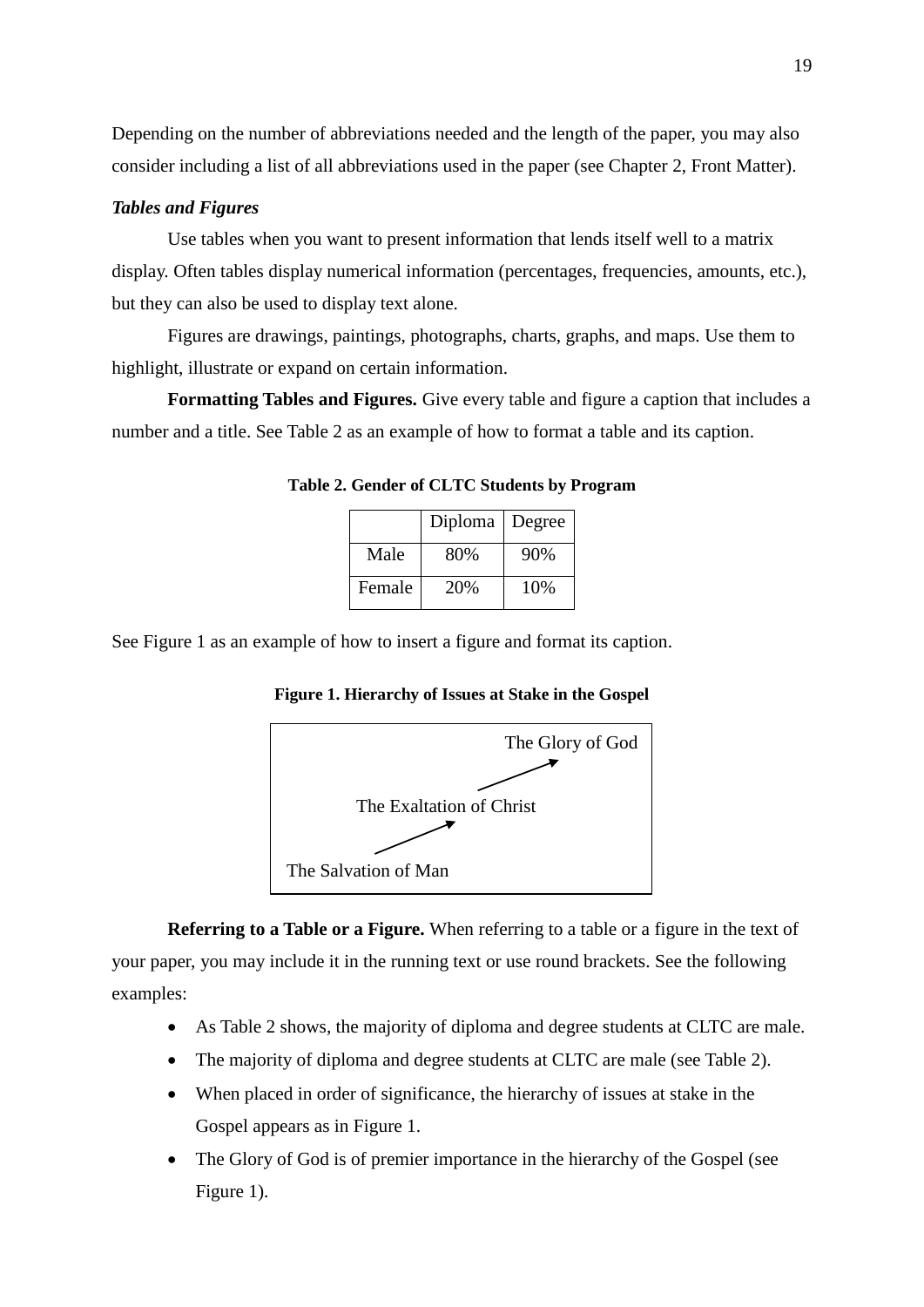The order in which the tables and figures are mentioned in the text determines the numbering, and tables are numbered independently of figures. Ideally, each table or figure should come as close as possible after the first reference to it. Where you have extra material, such as maps or charts that do not belong to the main part of your paper, it may be appropriate to put this information in an appendix. Just remember that appendices are not included in your word count.

#### *Footnotes*

Use footnotes sparingly to amplify information or to define technical words. Keep them short and deal with only one idea. Do not use footnotes to give extra information that is not relevant or necessary to the purpose of your paper. Most of the time, providing information in the text is the better approach. (In APA Style, you may use content footnotes only. Do not use footnotes for citations and references – see Chapter 1.)

Use the Microsoft Word footnote function to automatically insert and format all footnotes.

#### **Writing Styles**

As a supplement to normal English writing, this section provides some guidelines for academic writing in the CLTC context.

#### *Grammar*

**Contractions.** Do not use contractions, such as *wanna*, *don't*, and *can't*, unless you are quoting.

**Pronouns.** Do not refer to yourself in the third person, which is an older style of writing. Instead, use the direct first person when describing how you did your research and when giving your own opinions.

To include both male and female in the third person, do not use cumbersome constructions like *he/she*, or even *he or she*. Instead find another way to construct your sentence. It has long been common in speech to use *they*, *them*, and *their* to refer to one person whose gender is unspecified, and it is now acceptable to use this singular meaning in academic writing as well.

When you use third-person pronouns make sure that it is clear who you are referring to. For example, in the sentence, *The woman was carrying an umbrella down the street that had holes in it*, it is not clear whether "it" refers to the umbrella or to the street. It would be better to write, "The woman was carrying an umbrella full of holes down the street."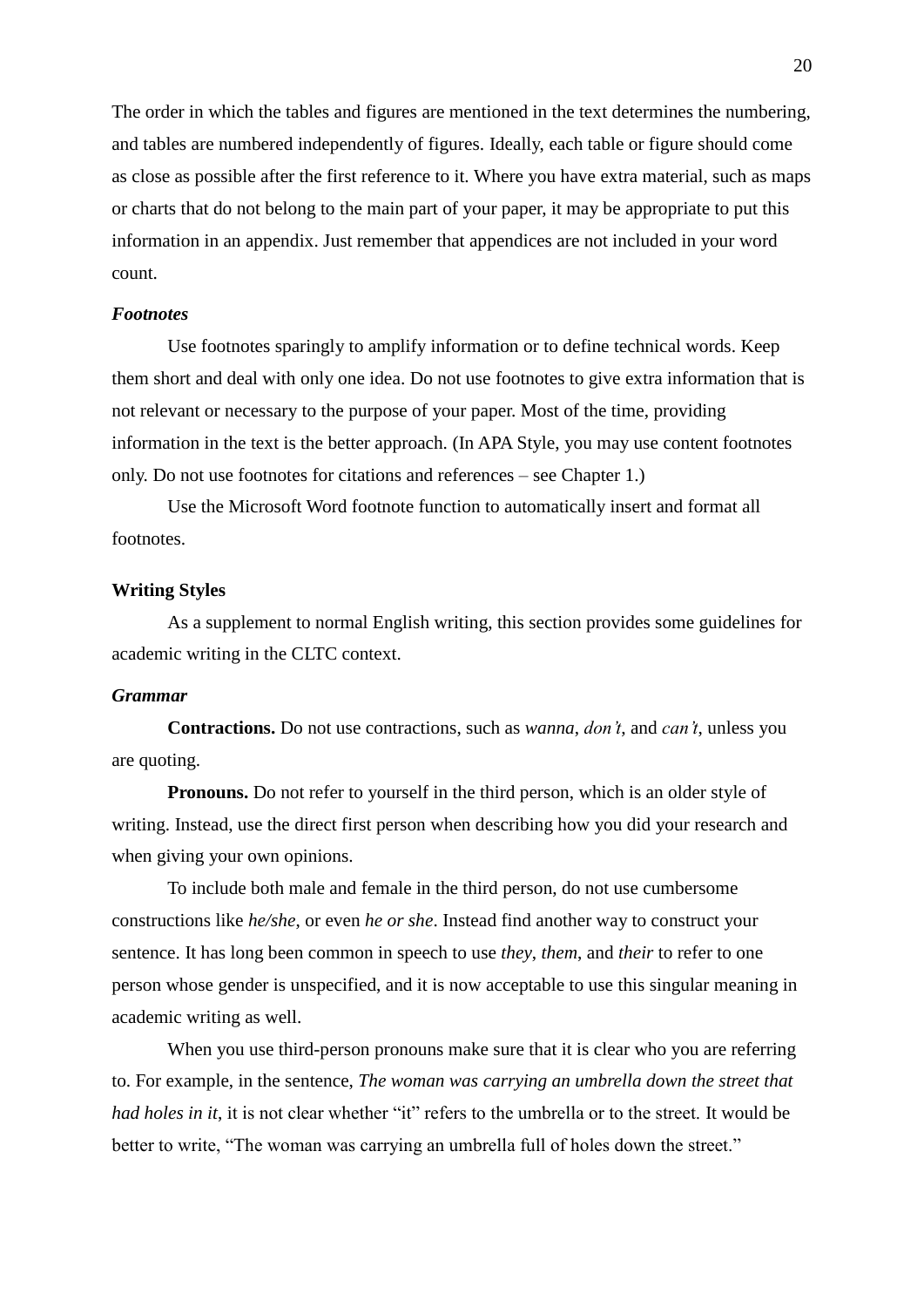**Plural Nouns.** Most commonly you will form the plural of a noun by adding *s*: for example, *dogs*. However, if the noun already ends with an *s*, or with an *x*, *z*, *ch* or *sh*, then you will add *es* to form the plural: for example, *dishes* or *foxes*.

**Possessives.** Possession means that something belongs to someone. In most cases you only have to add an apostrophe and an "s" to the noun to show possession. For example, "Paul's cloak" refers to the cloak that belongs to Paul. However, where the noun ends with an "s", you only have to add the apostrophe. So we should write "Jesus' disciples" or "Moses' rod." Sometimes the noun might already be plural. Again, when this applies you only have to add the apostrophe. For example, if you want to refer to the writings of the apostles, you would write, "The apostles' writings." Additional examples of possessives are:

- Peter's (belonging to Peter)
- Jesus' (belonging to Jesus)
- CLTC's (belonging to CLTC)
- Prophets' (belonging to the prophets)

#### *Spelling*

Use Commonwealth (not American) spelling conventions. If you use a spell checker, set it for Australian English.

#### *Numbers Used in a Sentence*

Spell out all cardinal numbers up to ten. Use numerals for the following:

- Cardinal numbers 11 and higher.
- Numbers preceding a unit of measurement: for example, *10.5 cm*.
- Numbers that are part of statistical or mathematical functions: for example, *multiplied by 5*
- Numbers that represent times, dates, ages, scores, sums of money, and points on a scale: for example, *2-year-olds* and *scored 4 on a 7-point scale*.
- Numbers that show a place in a numbered series: for example, *Grade 8*, and *Row 3 in Table 7*.

As shown in the last example, capitalise nouns followed by numerals or letters. When you use number words to list a logical progression of ideas, follow this format: *First*, *Second*, *Third*.

#### *Capitalisation*

In popular and older scholarly style, pronouns referring to God, including the individual members of the Trinity, are often capitalised to show respect. However, in recent theological scholarship, this practice has been dropped.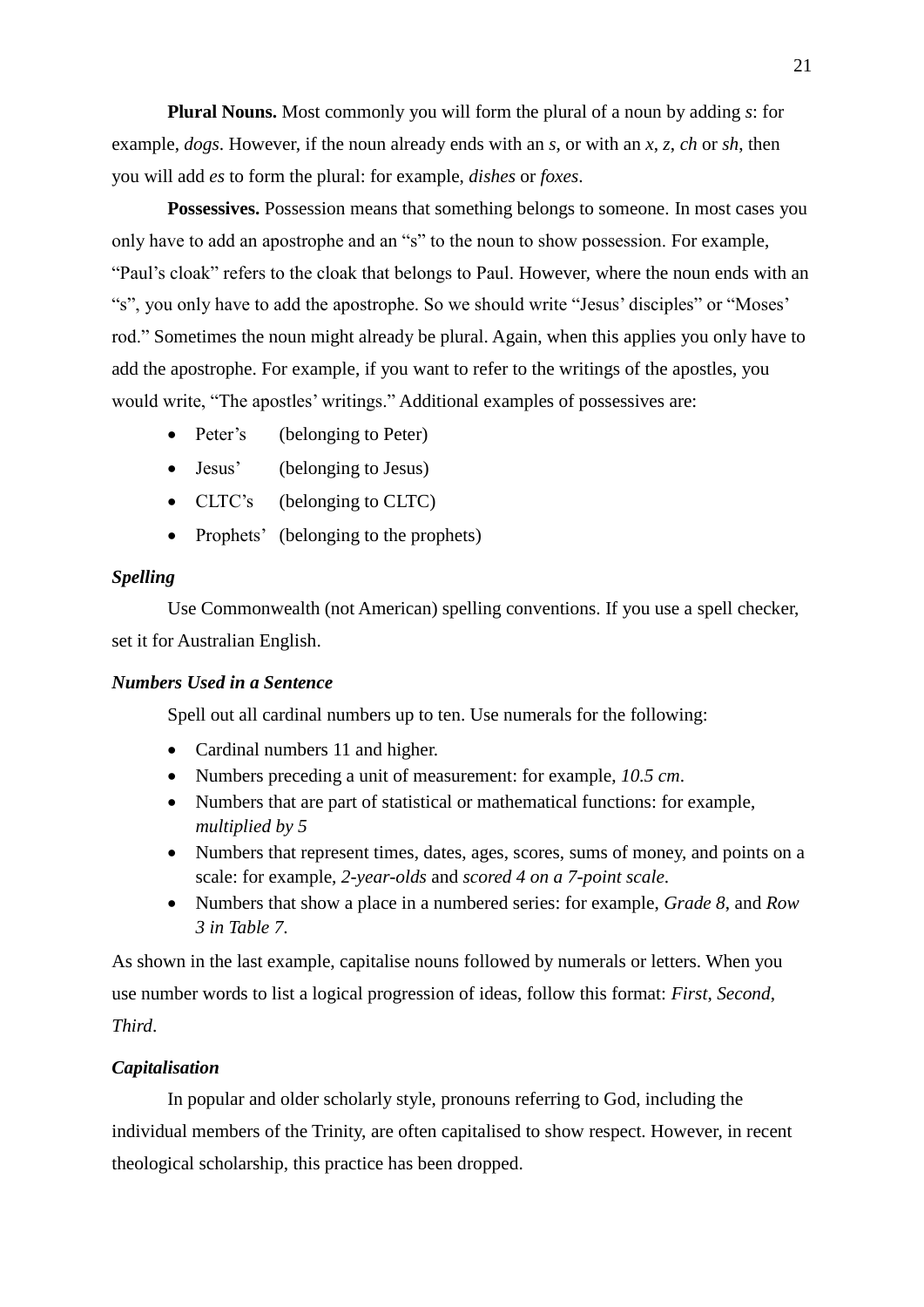## *Punctuation*

**Full Stop.** Use a full stop at the end of a declarative sentence. The full stop is normally placed before a quotation mark and footnote number. It is also placed after any reference details: for example, "I can do all this through him who gives me strength" (Eph 4:13).

Full stops are also used in abbreviations in the following ways:

- $\bullet$  Initials of names  $(I, R, S$ mith).
- Latin abbreviations (cf., i.e., vs.).
- Reference abbreviations (2nd ed., p. 6, Vol. 1).

Do not use full stops with

- Capital letter abbreviations and acronyms (CLTC, APA, IQ, NY).
- Measurement abbreviations (cm, kg, min, ml).

**Quotation Marks.** Use double quotation marks to enclose any words you are using from a source. Use single quotation marks where some of the words you are quoting are already in double quotation marks. For example:

Vyhmeister (2014) says: "The prejudices (meaning here 'pre-judged results') taken into a research project set the tone and often determine the answer to a question" (p. 3).

Question marks and exclamation marks should be placed outside quotation marks unless the question or exclamation is part of the quotation. For example: Did Jesus say, "Whoever would lose his life for my sake will find it"? Here the question asked is not part of the quotation, so the question mark is placed outside.

Double quotation marks are also used for the following reasons:

- To highlight the title of an article, chapter, periodical that where it is mentioned in the text. But do not put in quotation marks in the reference list.
- To indicate that a word or phrase is ironic or slang.

## *Italic Font*

Change the font to *italic* for the following:

• Transliterated words, including from Greek and Hebrew:

*Ish* is the Hebrew word for 'man'.

- Non-English words, including from Tok Pisin and *tokples* unless they are also normal in Melanesian English.
- Introduce a new, technical, or key term or label (only the first time it is used).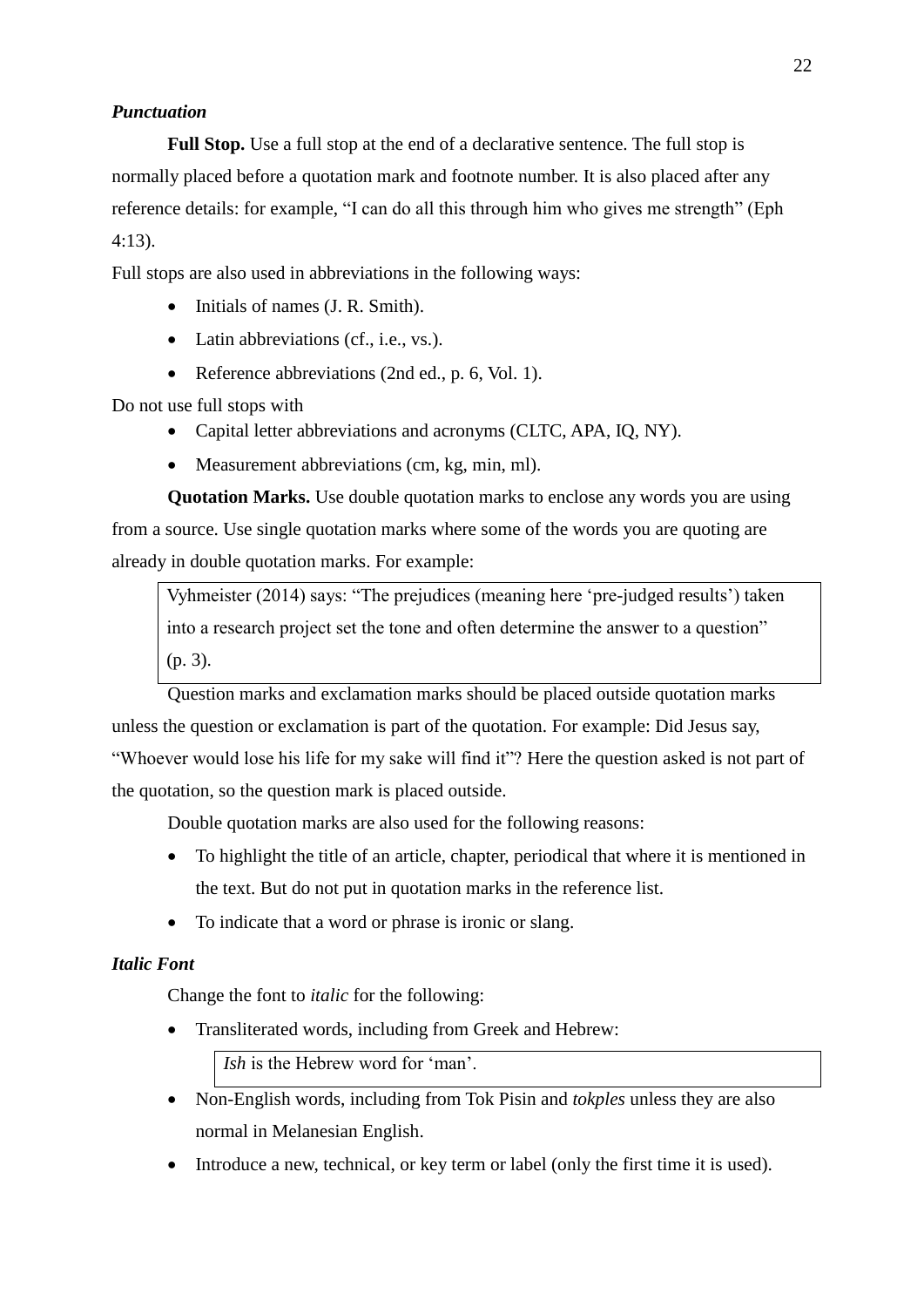- A word or phrase cited as a linguistic example.
- A word that could be misread.
- Letters used as statistical symbols.

Avoid using italics solely for emphasis.

## *Word Spacing*

Use one space between each word and after a comma, colon or semi-colon, and also between sentences<sup>8</sup>. Also use one space in numbered Bible book names between the number and the name: for example, 1 John. Finally, use one space after the initials of a person's given name(s); for example, B. B. Warfield. Do not use a space after full stops in abbreviations: for example, a.m. or Ph.D.

1

<sup>8</sup> Two spaces are no longer used to separate sentences.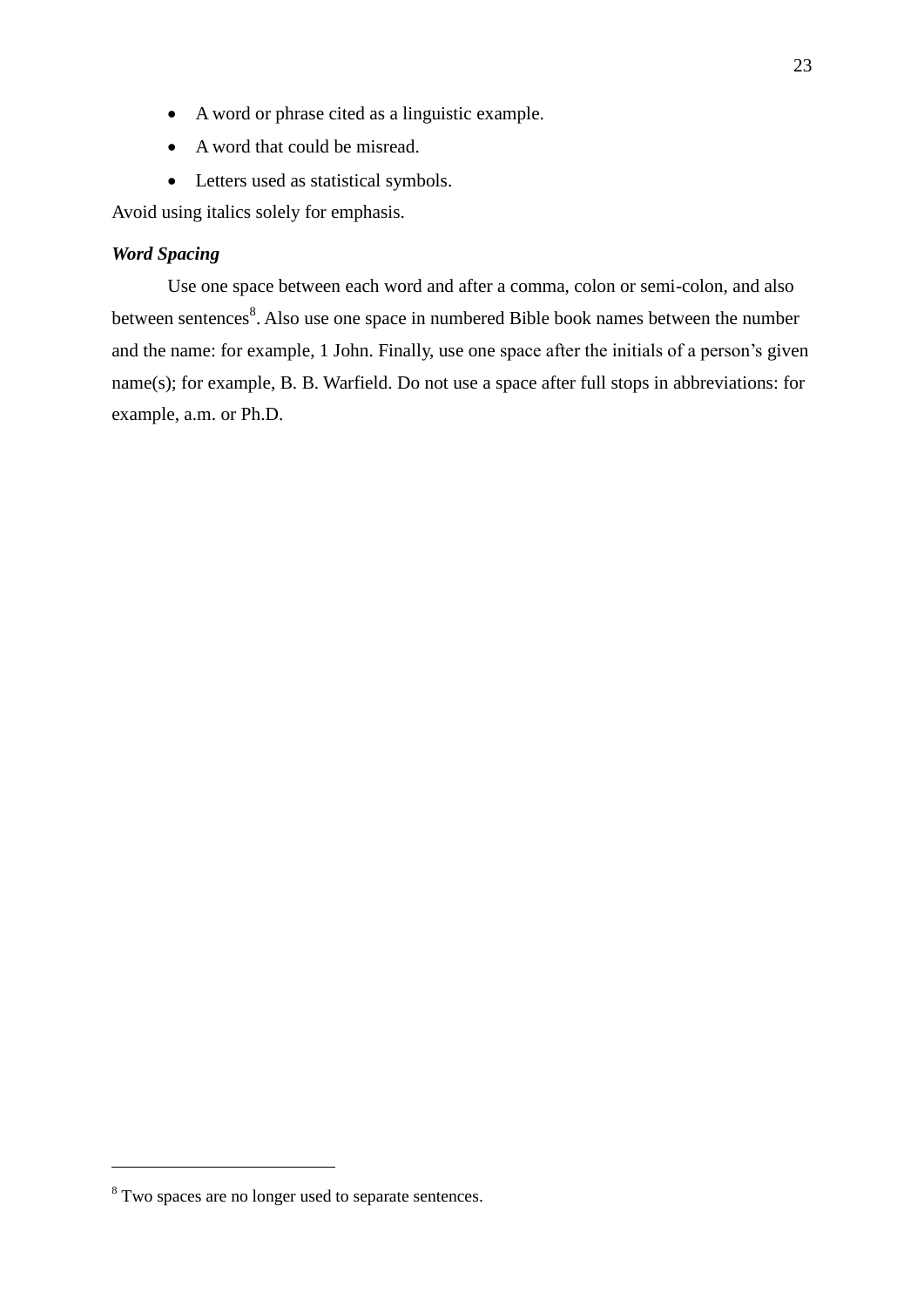#### **Marking Criteria**

The section describes CLTC's standard marking criteria for essays. Your lecturers will use these criteria to mark your essays, unless they advise you otherwise. A standard Essay Marking Sheet is attached to the back of this guide. The BTh Research Project and the MTh Thesis have separate marking processes.

#### *Reading and Research*

You must show good understanding of what other scholars have said about the subject. For most essays around ten quality sources are needed (not including dictionaries and Bibles). These may include books, journal articles and interviews. Try to find sources that present a range of viewpoints, including ones that you do not agree with. Look for relevant sources that are credible, and watch for bias in the authors.

## *Understanding and Use of Ideas from Reading*

Use significant and relevant ideas from your reading in the essay. Spend time trying to understand the ideas you read. If you do not understand something you read – even after consulting someone working in that subject – then do not use it in your essay. Don't just quote a few sentences from your surces, but discuss their viewpoint and its strengths and weaknesses.

#### *Treatment of Main Issues*

Your essay must address the main issues of the topic. Begin by understanding the essay topic very carefully. Ask for help if you are not sure. Do sufficient research so that you know what the main issues are and then focus on those main issues in your paper. Focus on putting ideas in your essay that develop the main arguments. It is easy to fill up an essay with words and ideas that are not important.

## *Development and Organisation of Topic*

The paper should show clear and logical thinking. It should start with an introduction that establishes the scope and purpose of the essay. The body of your essay should progress logically, emphasizing points that develop your main arguments. Use headings to help the reader follow the flow of thought in you essay. The essay should have a conclusion that draws together all the issues and states clearly your position. Finish with a conclusion, not just a summary.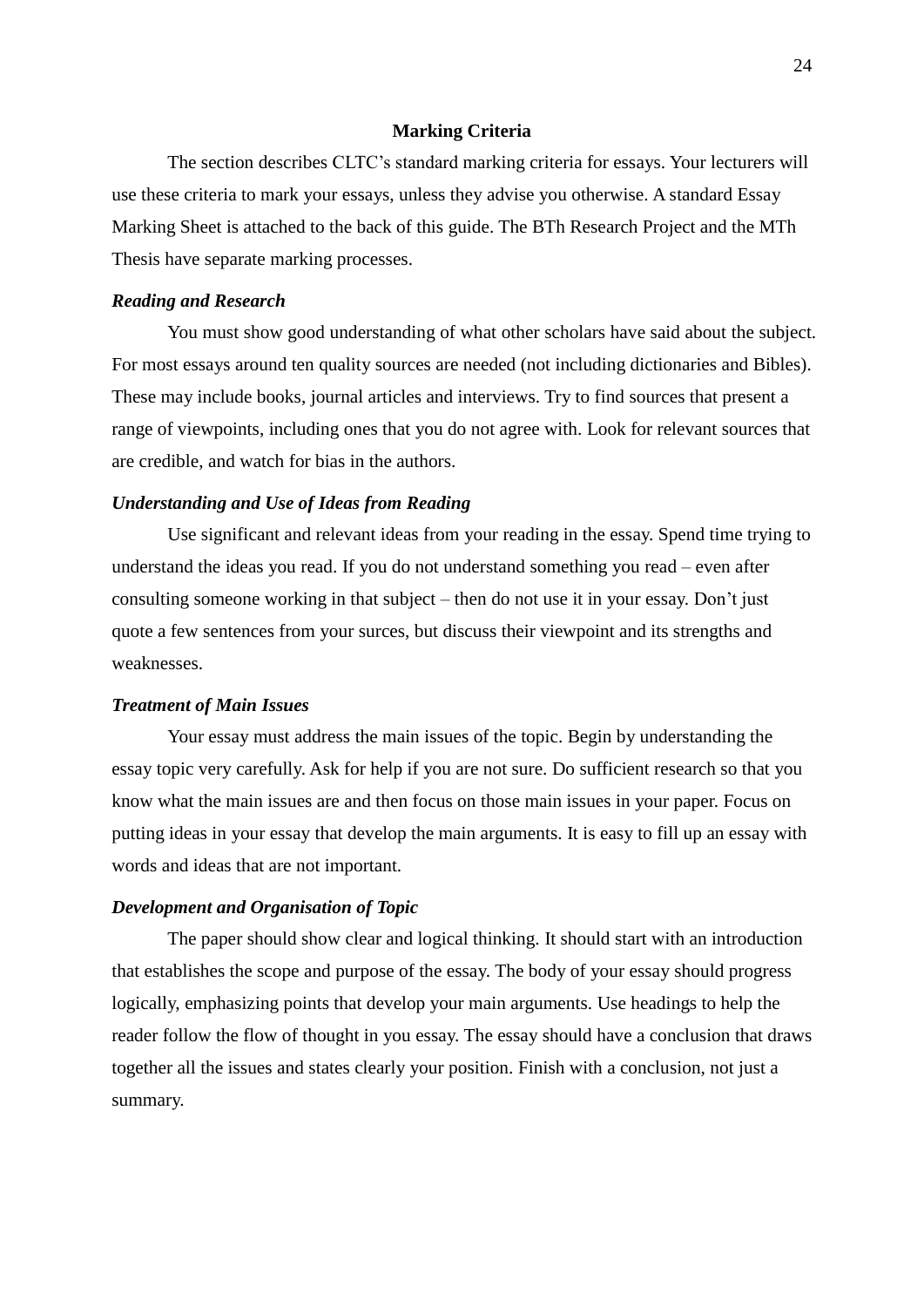## *Evidence of Original Thinking*

Do not just report on what you have read. Comment on and evaluate the ideas you have read. Do you agree or disagree with them? Why? Consider the application of ideas to your context. Be specific and practical with your suggestions. What new ideas do you have to add to the discussion of the topic you have chosen.

#### *English: Style and Readability*

Your writing should be easy to read and easy to understand. Try to avoid spelling, punctuation and grammar mistakes. Take full advantage of computer word processing software, as it will check your spelling and grammar. Make sure that you use complete sentences, and that there is subject-verb agreement within each sentence. It is often a good idea to read your work out loud to see if it flows smoothly from paragraph to paragraph and within paragraphs. If you are not confident with your English expression, ask somebody who is and follow through on their suggestions. Use short sentences and short words in preference to complicated words and sentences.

#### *Rules Concerning Format*

Title page, headings, paragraphs, font, footnotes, citations and reference list, margins, and general presentation of the paper must be in accordance with this document. Word limit must fit the requirements of the assignment.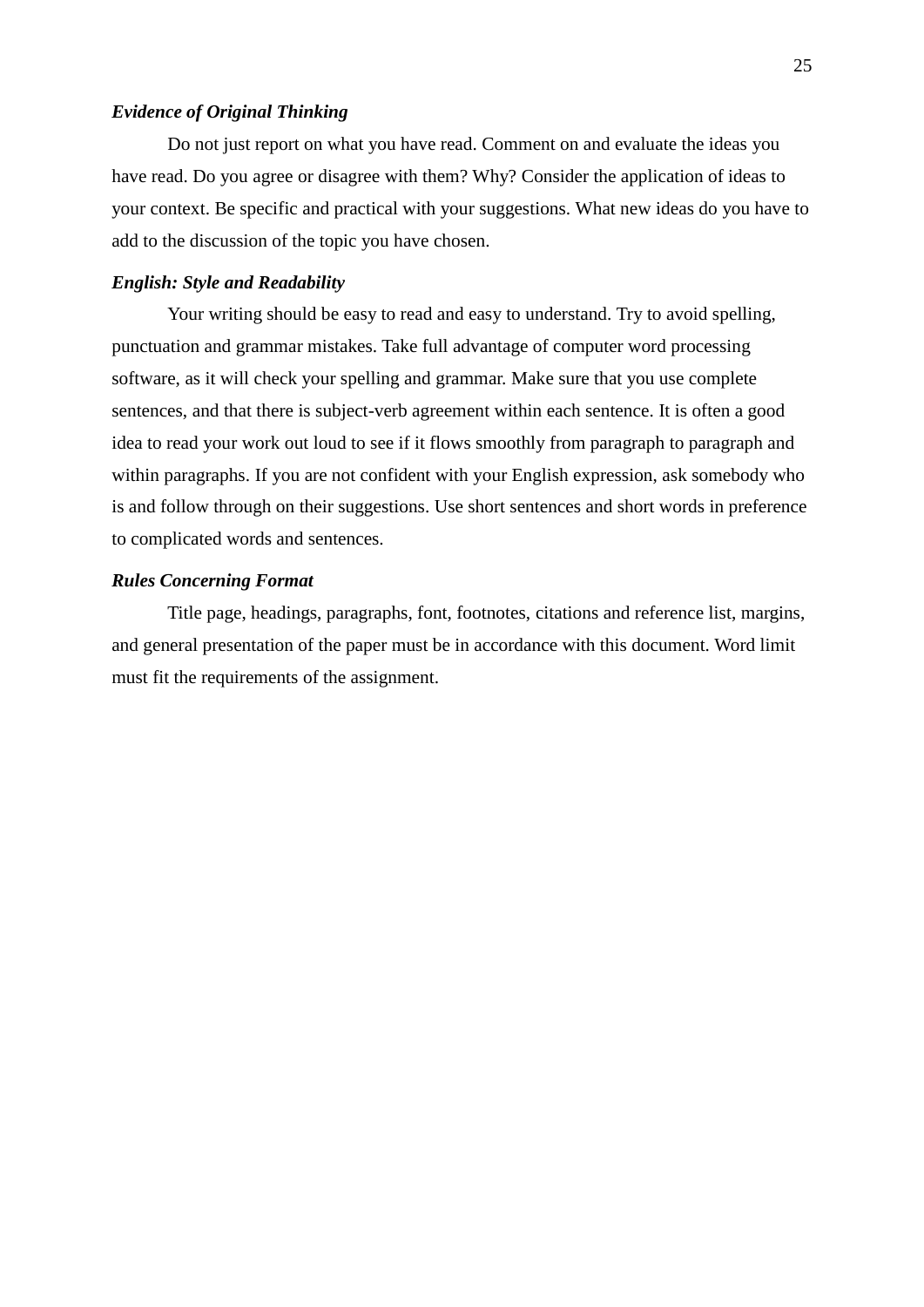## **References**

American Psychological Association. (2020). *Publication manual of the American Psychological Association* (7th ed.).<https://doi.org/10.1037/0000165-000>

Smith, K. G. (2016). *Writing and research: A guide for theological students.* Langham.

Vyhmeister, N. J. (2008). *Your guide to writing quality research papers for students of religion and theology.* Zondervan.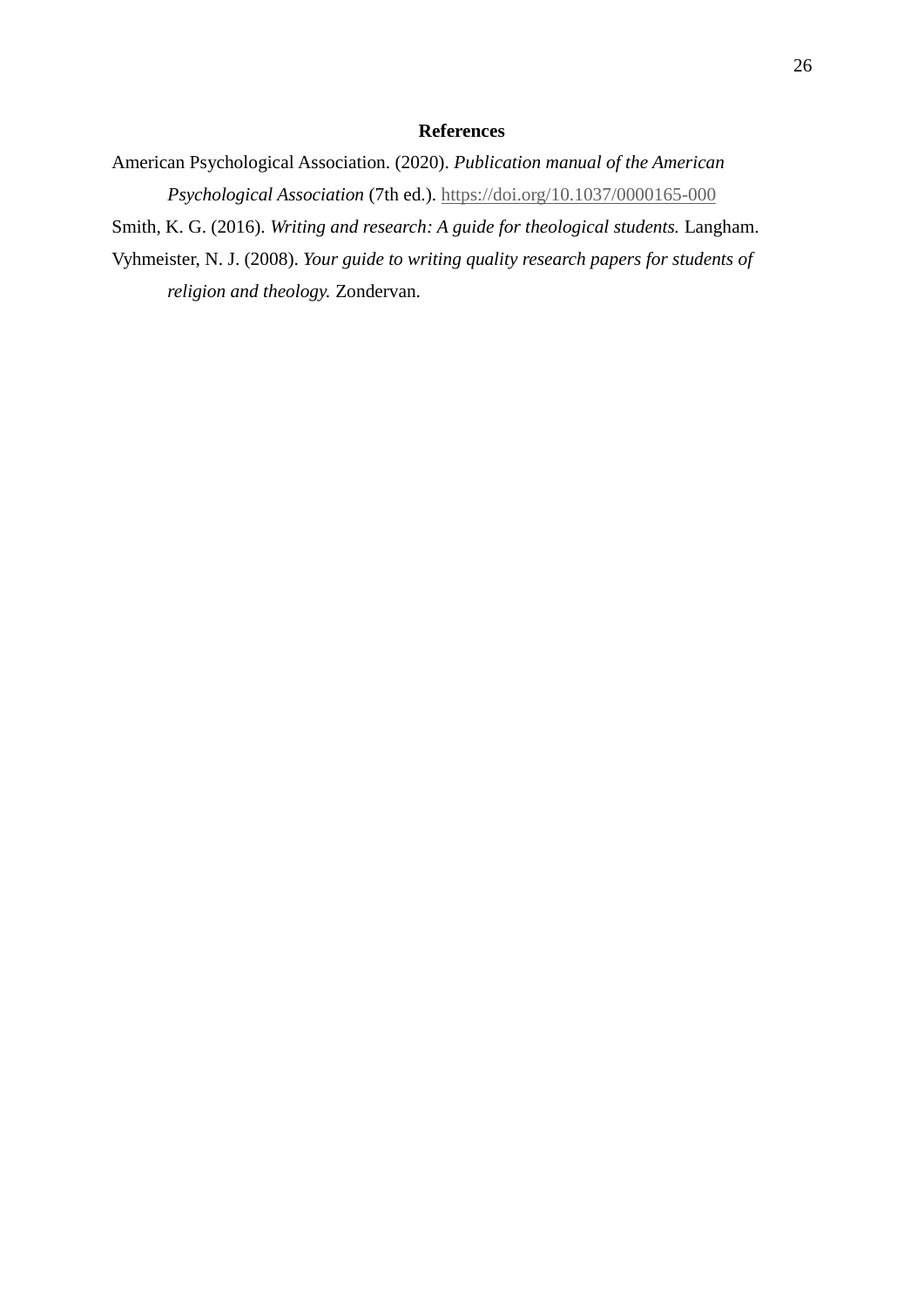## **Appendix 1: List of Examples for a Reference List**

#### **Book**

#### *One, Two, and Three Authors*

Carson, D. A., Moo, D. J., & Morris, L. (1992). *An introduction to the New Testament.*  Zondervan.

McDowell, J., & Stewart, D. (1980). *Answers to tough questions skeptics ask about the Christian faith.* Here's Life.

Stott, J. (1994). *Romans*. InterVarsity.

## *Author is Also Publisher*

Christian Leaders' Training College. (2017). *Prospectus.* 

#### *No Author Given*

*Lutheran Book of Prayer.* (1941). Concordia.

*The NIV Study Bible.* (1995). Zondervan.<sup>9</sup>

*Webster's Student Dictionary* (3rd ed.). (2003). Hungry Minds.

## *Part of a Book*

1

#### **Chapter or section of a book, editor provided.**

Sanon, A. (2002). Jesus, master of initiation. In R. Schrieter (Ed.), *Faces of Jesus in* 

*Africa* (pp. 85-102). Orbis Books.

As Quoted in Another Work. Include both as separate references.<sup>10</sup> For example, the citation "Greenberg (1956; as cited in De Swaan, 2007)" would point to the following two references:

De Swaan, A. (2007). *Words of the world: The global language system.* Polity. Greenberg, J. H. (1956), The measurement of linguistic diverity. *Language 32*(1), 109-115.

<sup>&</sup>lt;sup>9</sup> Citations of the Bible itself point directly to a version of the Bible, so they do not need an entry in the reference list. This example is a reference for a citation of the study notes in this Bible.

<sup>&</sup>lt;sup>10</sup> This is a change from previous guidelines.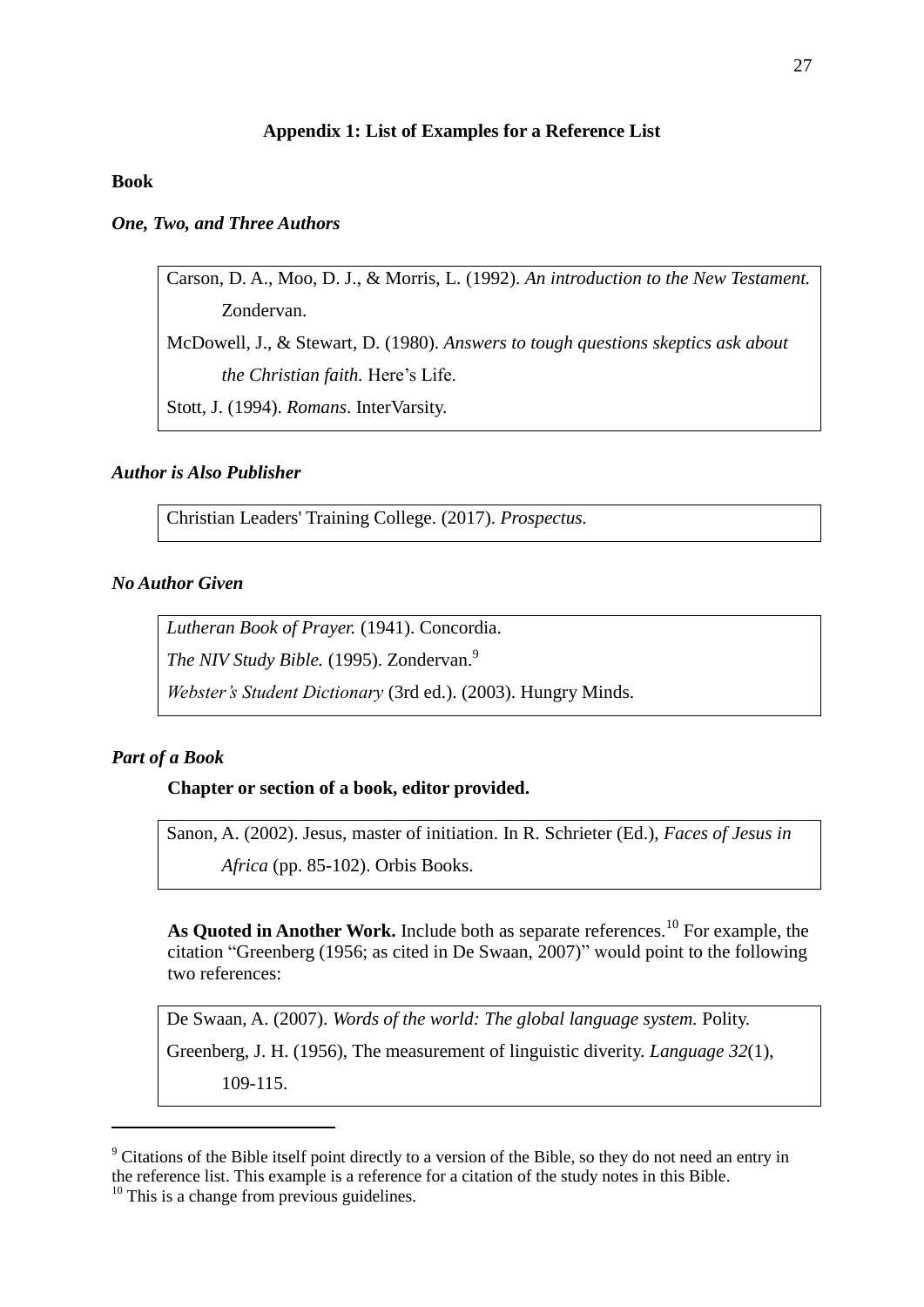## *Multi-Volume Series*

## **Whole Volume in an Unnumbered Series, Editor's Name Given.**

Morris, L. (1992). *The New International Commentary on the New Testament: The Gospel according to John.* (F. F. Bruce, Series Ed.). Eerdmans.

## **Whole Volume in an Unnumbered Series, No Editor's Name Given.**

Lenski, R. C. H. (1998). *Commentary on the New Testament: The Interpretation of St. Luke's Gospel.* Hendrickson.

## **Whole Volume in a Numbered Series, Editor's Name Given.**

Bruce, F. F. (1999). *Tyndale New Testament Commentaries: Vol. 6. The Letter of Paul to the Romans* (L. Morris, Series Ed.)*.* Eerdmans.

## **Entry in a Volume in a Numbered Series, Editor's Name Given.**

Grogan, G. W. (1986). Isaiah. In F. E. Gaebelein (Ed.), *The expositor's Bible commentary* (Vol. 6, pp. 3-356). Zondervan.

## *Later Edition*

## **Translated.**

Gomez, J. (1963). *Christianity in South America* (J. Smith, Trans.). Eerdmans.

## **Reprinted.**

David, M. (1990). *Toward honesty in public relations.* B. Y. Jove. (Original work published 1968)

## **Revised.**

Bruce, F. F. (1988). *The new international commentary on the New Testament: The Book of Acts* (Rev. ed.). Eerdmans.

Oshima, A., & Anne H. (2006). *Writing academic English* (4th ed.). Pearson Longman.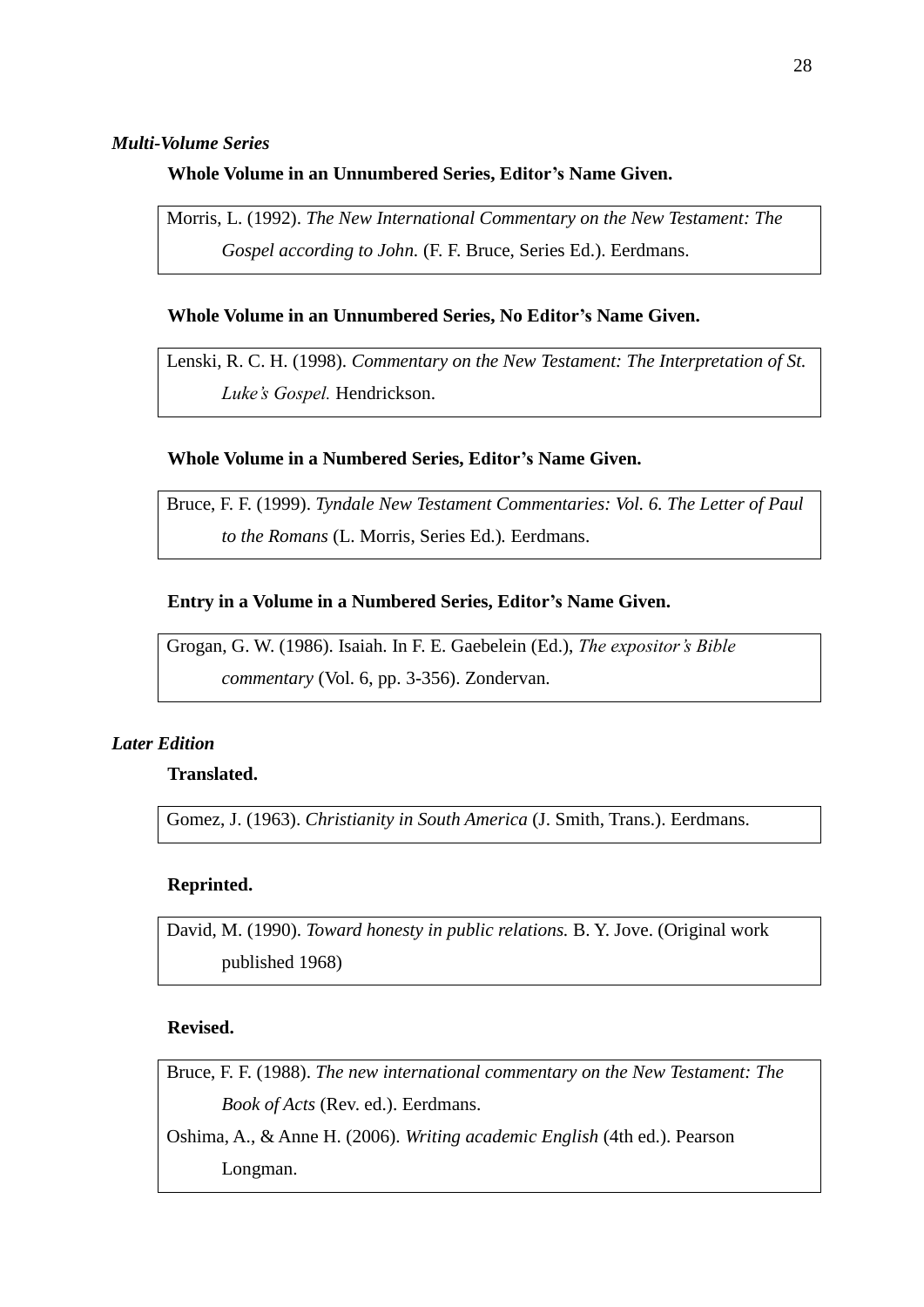## **Journal Article**

Daimoi, J. (2001). Understanding Melanesians. *Melanesian Journal of Theology, 17*(2), 6-22.

MacDonald, M. (1984). Melanesian communities: Past and present. *Point 5*, 213-230.

## **Newspaper Article**

Kube, T. (2004, October 3). Sorcery accusations. *The National*, p. A4.

## **Article in a Dictionary or Encyclopaedia**

## *Author Given*

Libolt, C. G. (1979). Canaan. In G. W. Bromiley (Ed.), *The international standard Bible encyclopedia* (p. 590). Eerdmans.

Packer, J. I. (1984). Faith. In W. Elwell (Ed.), *Evangelical dictionary of theology* (pp. 399-402). Baker.

Schreiner, T. R. (2000). Election. In T. D. Alexander & B. S. Rosner (Eds.), *New dictionary of biblical theology* (pp. 450-454). InterVarsity.

## *No Author Given*

Divine Warrior. (1998). In L. Ryken, J. C. Wilhoit, & T. Longman III (Eds.), *Dictionary of biblical imagery* (pp. 210-213). Illinois: InterVarsity.

## **Unpublished Course Notes**

Batley, G. (2009). *The Holy Spirit*. Course Notes, Christian Leaders' Training College, Papua New Guinea.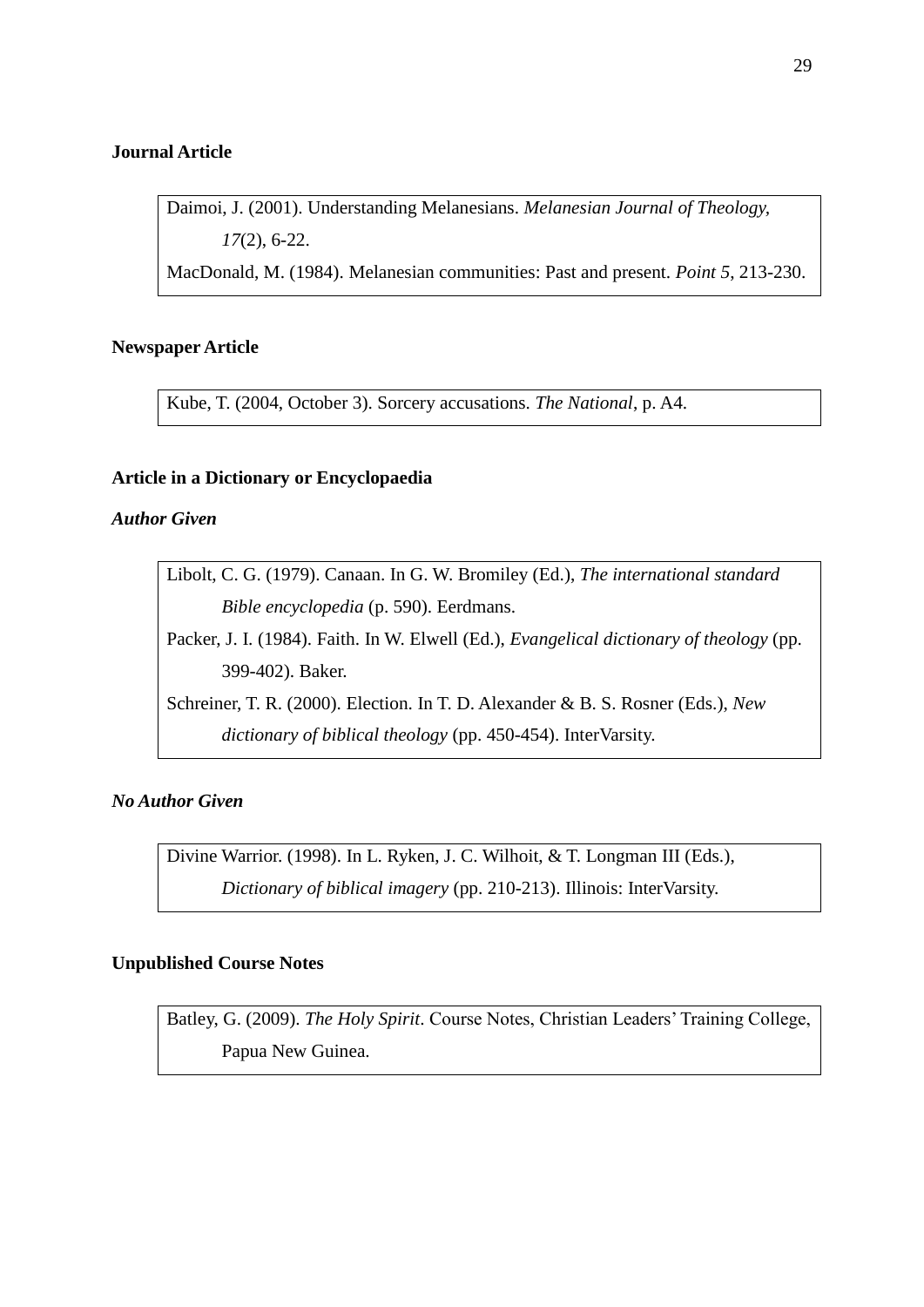Hanson, D. (2012). *Contextual Christology for Papua New Guineans*. D.Miss. dissertation, Western Seminary.

## **Electronic Media**

# *Accessed Through an Internet Browser* **Online Journal Article.**

Hanson, D. (2007). "Wealth" in Proverbs: Five principles for Melanesian believers. *Melanesian Journal of Theology, 23*(1), 81-88. [http://www.biblicalstudies.org.uk/pdf/23-1\\_81.pdf](http://www.biblicalstudies.org.uk/pdf/23-1_81.pdf)

## **Online Newspaper Article.**

Rai, F. (2020, January 22). Islanders Back MP to Take Back Land. *Papua New Guinea Post-Courier.* <https://postcourier.com.pg/islanders-back-mp-to-take-back-land/>

#### **Blog Post.**

Hill, G. J., and Barker, J. (2020, January 1). 20 Australian and New Zealander female theologians you should get to know in 2020. *The Global Church Project.* <https://theglobalchurchproject.com/20-in-2020/>

#### **Webpage.**

Spectrum. (2016). California Awaits "The Big One". *Linguapress France.* <https://linguapress.com/advanced/california-earthquakes.htm>

#### **Image.**

Lednichenko, O. (n.d.). Which English? *Games with Words.* [Image].

[http://archive.gameswithwords.org/images/6417933061\\_6da21df13c\\_b.jpg](http://archive.gameswithwords.org/images/6417933061_6da21df13c_b.jpg)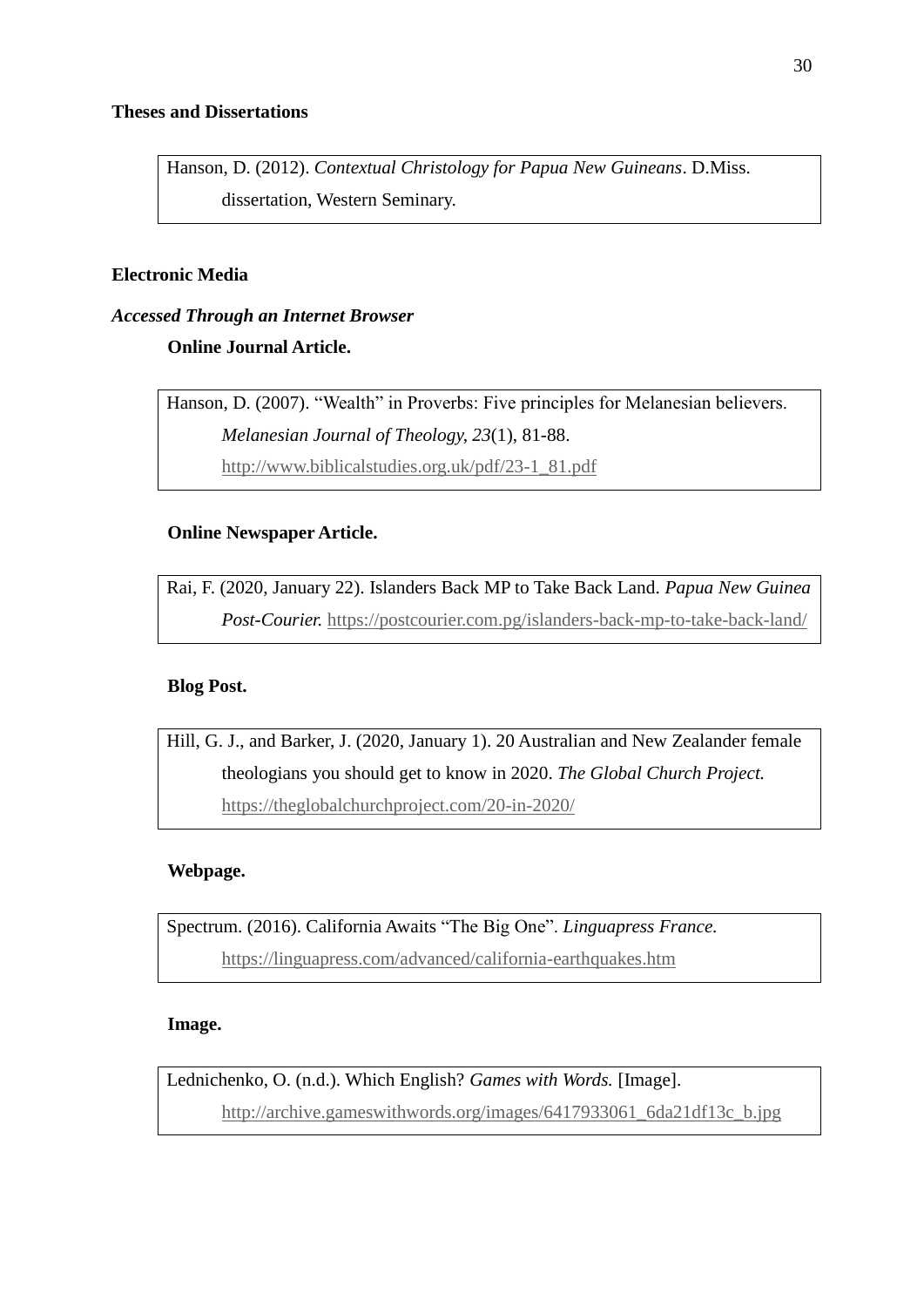# **Online Video.**

Bible Project. (2017, February 16). *What is the Bible?* [Video]. YouTube. <https://www.youtube.com/watch?v=ak06MSETeo4>

*Ebooks.* These books are now cited like print books.

Bevans, S. B. (2002). *Faith and Culture Series: Models of Contextual Theology* (R. J. Schreiter, series Ed.) Orbis Books.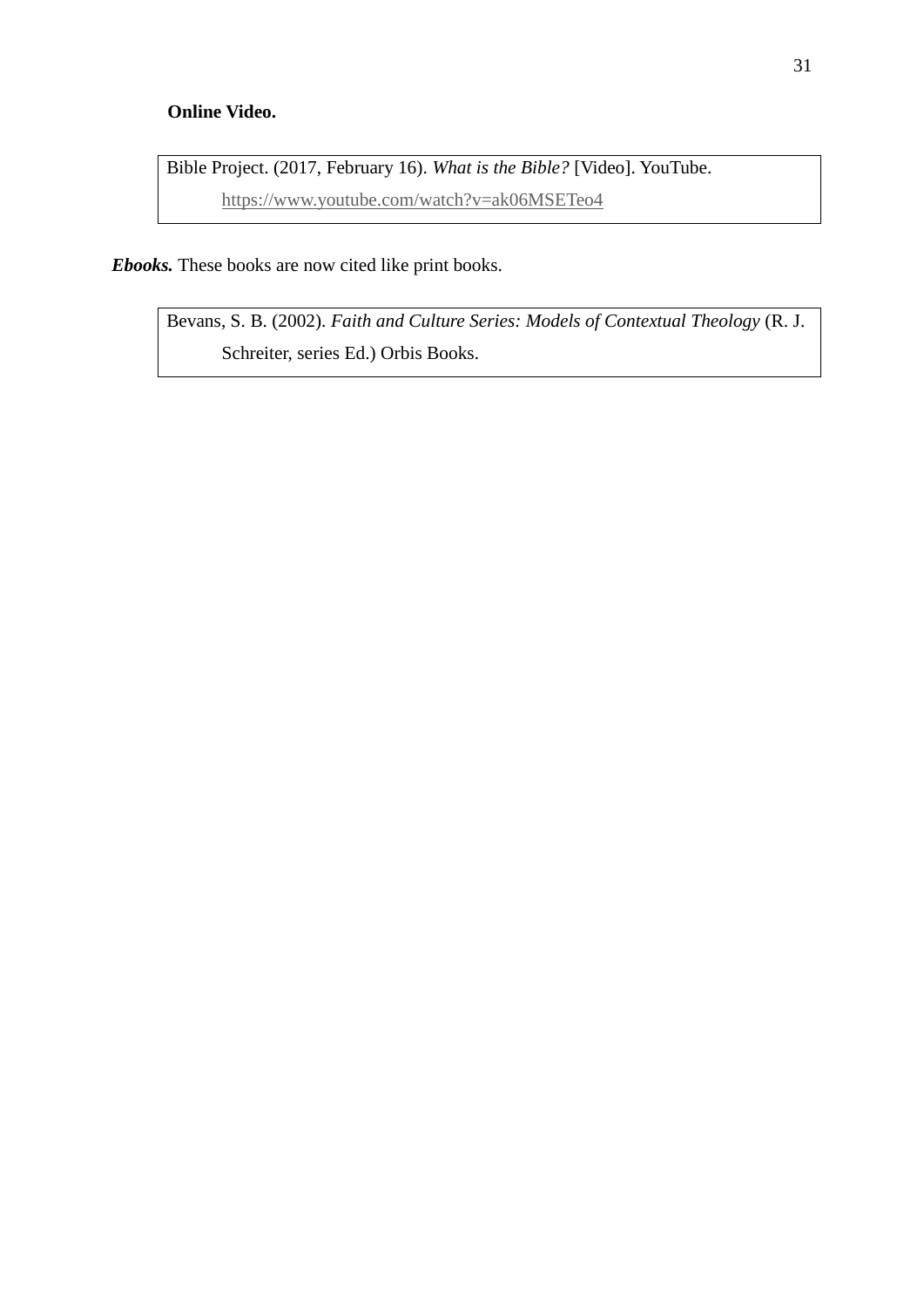| Gen     | 1 Chron         | Lam   | Hag   | Gal          | 1 Pet  |
|---------|-----------------|-------|-------|--------------|--------|
| Exod    | 2 Chron         | Ezek  | Zech  | Eph          | 2 Pet  |
| Lev     | Ezra            | Dan   | Mal   | Phil         | 1 John |
| Num     | Neh             | Hosea |       | Col          | 2 John |
| Deut    | Esther          | Joel  | Matt  | 1 Thess      | 3 John |
| Josh    | Job             | Amos  | Mark  | 2 Thess      | Jude   |
| Judg    | Ps (plural Pss) | Obad  | Luke  | 1 Tim        | Rev    |
| Ruth    | Prov            | Jon   | John  | 2 Tim        |        |
| 1 Sam   | Eccl            | Mic   | Acts  | <b>Titus</b> |        |
| 2 Sam   | Song            | Nah   | Rom   | Philem       |        |
| 1 Kings | Isa             | Hab   | 1 Cor | Heb          |        |
| 2 Kings | Jer             | Zeph  | 2 Cor | James        |        |

**Appendix 2: Abbreviations for Bible References**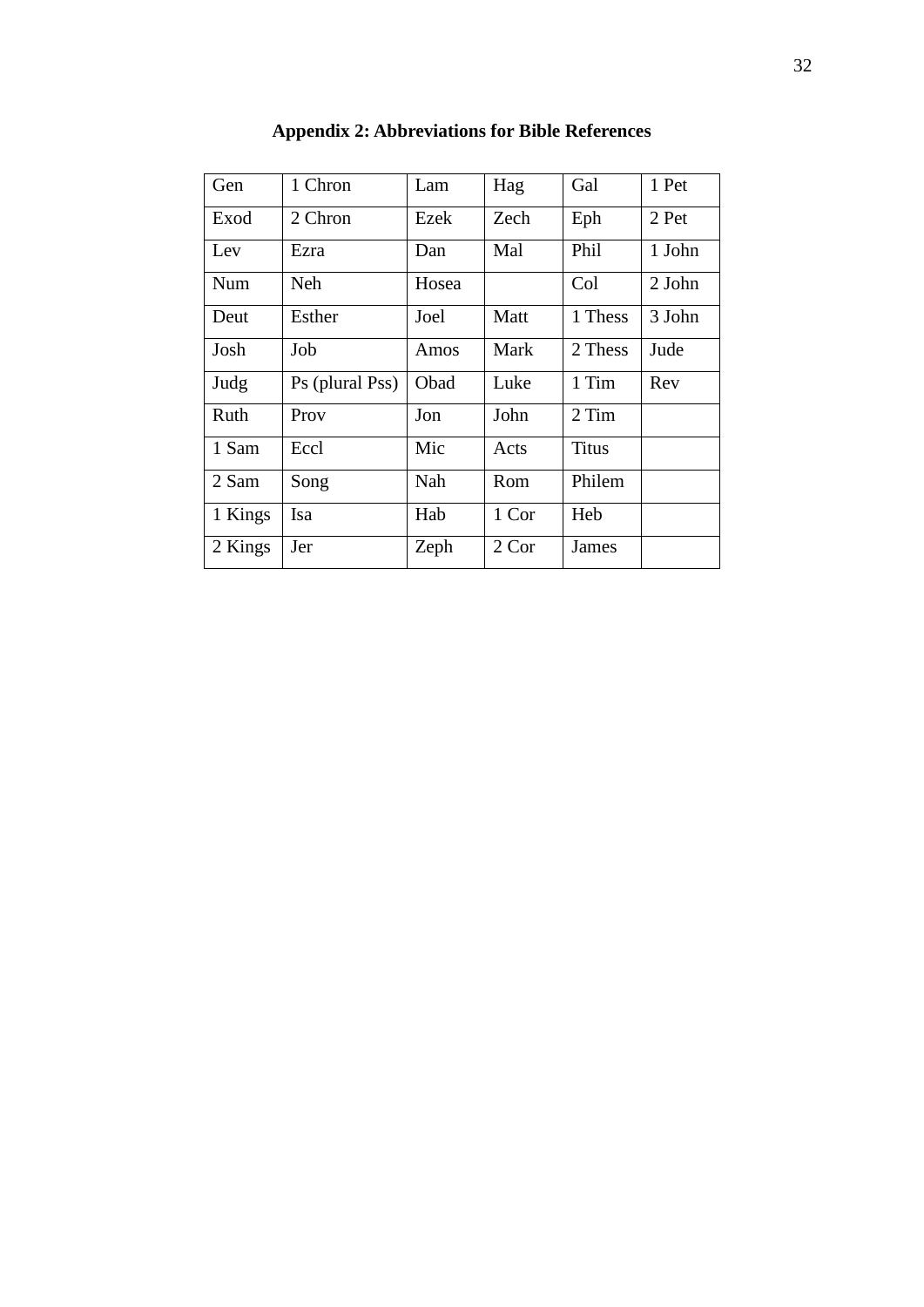## **Appendix 3: Example of a Title Page**

(The border is not needed)

1

## **After the Dream: Jacob's Partial Understanding of God's Mission**

Israel Bamata

Advanced Diploma of Community Transformation Christian Leaders' Training College

> B602 Bible Exegesis and Exposition 1 Teacher: Pastor Harry Juni

> > 26 March 2021